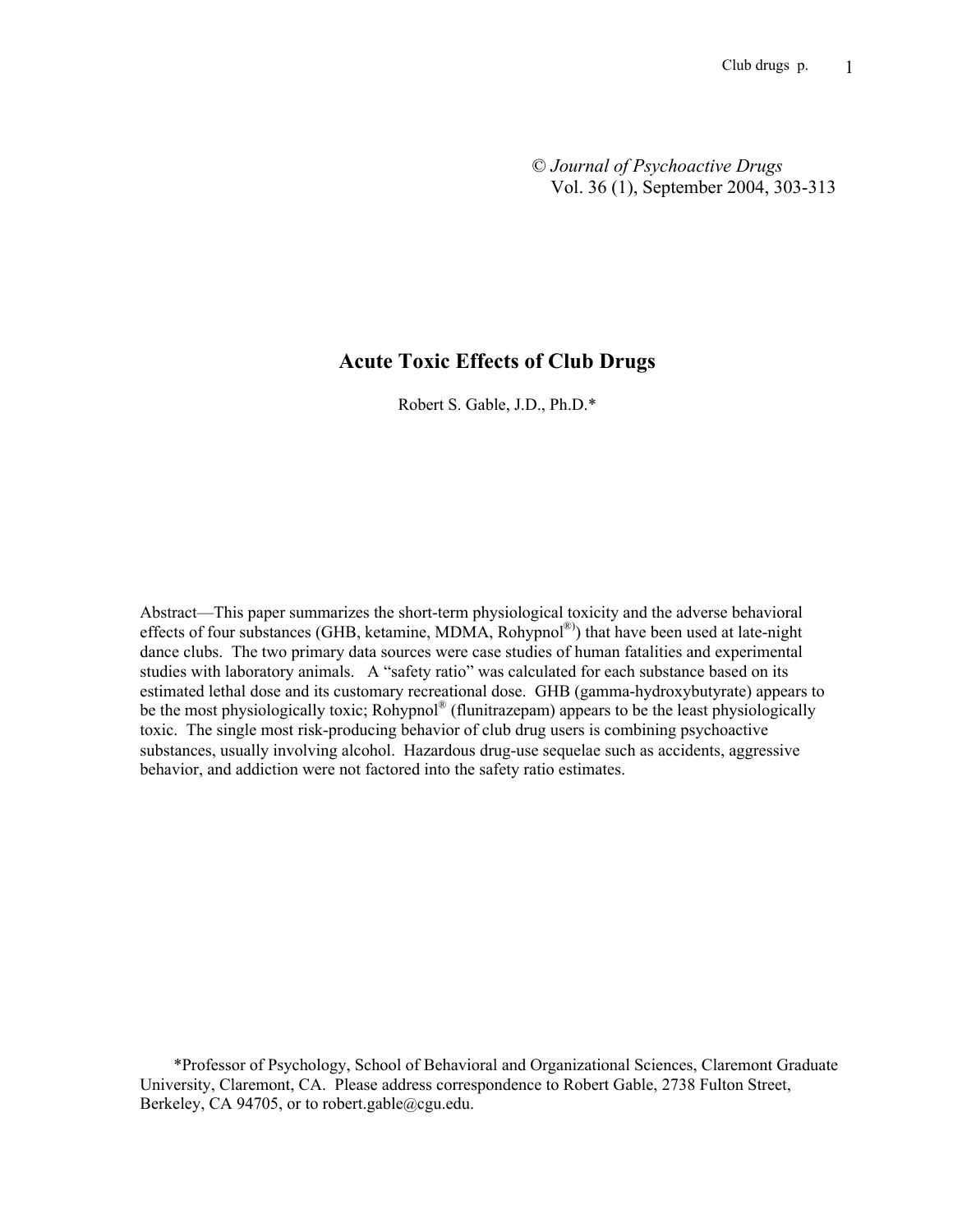In 1999, the National Institute on Drug Abuse launched its *Club Drug Initiative* in order to respond to dramatic increases in the use of GHB, ketamine, MDMA, and Rohypnol® (flunitrazepam). The initiative involved a media campaign and a 40% increase (to \$54 million) for club drug research (Zickler, 2000). In February 2000, the Drug Enforcement Administration, in response to a Congressional mandate (Public Law 106-172), established a special Dangerous Drugs Unit to assess the abuse of and trafficking in designer and club drugs associated with sexual assault (DEA 2000). These substances, which had been previously used in the 1980s at secretive after-hours dance parties, had clearly become a matter of wide public concern. This paper compares four club drugs—gammahydroxybutyrate, ketamine, methylenedioxymethamphetamine, and flunitrazepam—on the variables of acute physiological toxicity and short-term adverse behavioral effects.

## ACUTE PHYSIOLOGICAL AND BEHAVIORAL TOXICITY

 "Toxicity" generally refers to the extent to which a chemical substance causes functional or anatomical damage to a living organism. One possible measure of acute toxicity is the number of calls for medical assistance received by poison control centers. Of more than 2,000,000 phone calls received during 2001 at 63 regional centers in the United States, fewer than 2% were the result of "the intentional improper or incorrect use of a substance where the victim was likely attempting to achieve a euphoric or psychotropic effect" (Litovitz, et al. 2002, p. 395). The number of poisoning incidents (for both suicide and psychotropic purposes) for club drugs was: GHB 1,205 calls with 6 deaths, ketamine 278 calls with 4 deaths, and MDMA 2,088 calls with 16 deaths. Rohypnol was not disaggregated in the poison control center survey from a much larger group of benzodiazepines. All of the benzodiazepines, both legal and illegal, resulted in 54,354 calls and 146 deaths. (Because the data collection system of the Drug Abuse Warning Network is undergoing restructuring, nationwide mortality statistics for club drugs is not available from that source.)

 Tabulating morbidity and mortality incidents across national data collection systems is a complex and inconsistent process. Much of the time, the medical staff must rely on the report of the patient or acquaintances as to what substance was presumably used. Misidentification of an illicit substance such as MDMA is common and sometimes intentional (Baggott, et al. 2000). Even when an illicit substance is positively identified during emergency treatment or a forensic autopsy, medical personnel may choose not to report the finding accurately in order to avoid subsequent police investigation or embarrassment to the family. Furthermore, postmortem drug redistribution in tissue and blood may cause significant differences in drug concentration at different sites of the body at different time intervals (De Letter, et al. 2002; Stephens, Coleman & Baselt 1999); thus, making estimates of the antemortem drug dose more problematic.

 Even if all incidents of drug-induced illness or fatality were accurately identified and reported, we still would not have a valid measure of toxicity because the number of reported incidents is related to the prevalence of use. There are more alcohol-related deaths (348 in 2001) than ketamine-related deaths because, in part, more people use alcohol than ketamine (National Center, 2002). Obviously, variables such as age and general health status, as well as prevalence-of-use, have an impact on mortality rates. In brief, the frequency of illness or death within a population is not, in itself, a useful statistic for comparing the relative toxicity of psychoactive substances.

 An alternative metric for assessing potential harm is the "therapeutic index" or "therapeutic ratio." One component of the therapeutic index assumes the basic principle of toxicology that all toxic effects are dose-dependent. Any substance can become lethal if a sufficient quantity is administered. This point is often made by popular writers who cite reports of fatalities that have occurred from drinking excessive amounts of water (Iwanami, 2001; Riggs et al. 1991). In contrast, all toxicants presumably have a no-observed-effect-level below which no alteration in structure or function can be detected.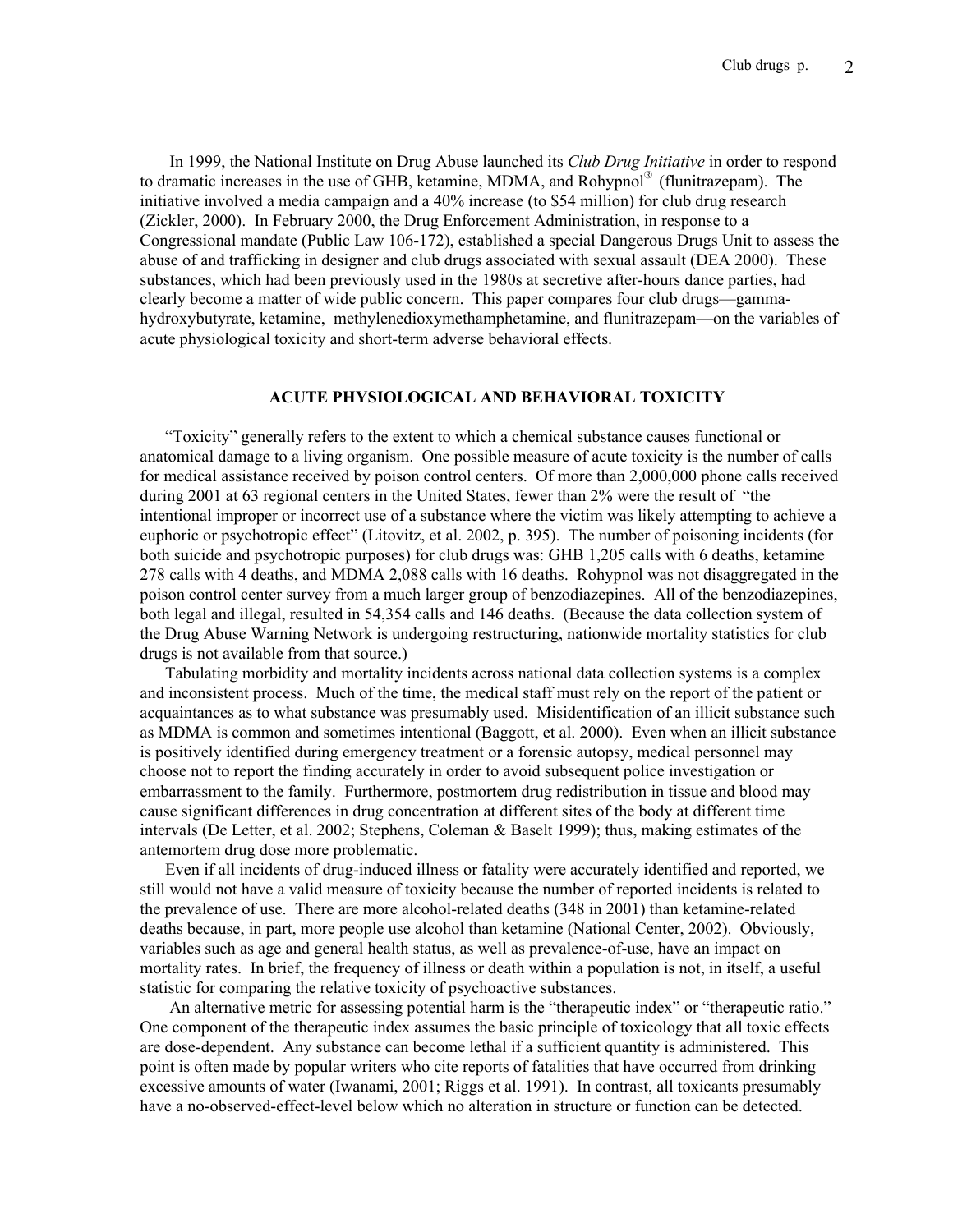Neubert (1999, p. 1156) emphasized the general relationship between toxic effects and dosage by asserting that "toxicity *per se* is not a property of a substance but of the dose."

 Dose-response curves of lethality can be generated by plotting, at various dosage levels and time intervals, the number of laboratory animals that exhibit a specified reaction against the number of animals that die (cf., Gad & Chengelis 1998). The traditional therapeutic index is the ratio of the median lethal dose (LD<sub>50</sub>) to the median effective dose (ED<sub>50</sub>) as observed within an exposed population during a specified interval of time. For example, the  $ED_{50}$  of alcohol (ethanol) that will induce a strong effect in a healthy 70k human who has not developed tolerance to the substance is approximately 27g consumed within 20 to 30 minutes. This is roughly equivalent to two beers. The estimated  $LD_{50}$  of alcohol is 280g, equivalent to approximately 20 beers (or fewer alcohol drinks with a higher proof) in the same amount of time. Thus, the therapeutic ratio for alcohol is approximately 10  $(LD_{50}/ED_{50} = 280g/27g)$ . As a general rule, the larger the therapeutic index, the less toxic the substance. It is important to note that traumatic reactions cannot be predicted for any particular individual due to the existence of idiosyncratic biological factors such as a person's health status or metabolic anomalies.

Although the traditional  $LD_{50}$  is being slowly replaced by more humane laboratory methods that require fewer live animals (Interagency 2002), many federal safety standards still cite the  $LD_{50}$  as a toxicological benchmark (see, e.g., 16 Code of Federal Regulations § 1500.3; 29 Code of Federal Regulations,  $\S 910.1200$ ). LD<sub>50</sub>s are commonly reported in material safety data sheets that the Occupational Safety and Health Administration requires of all chemical manufacturers and importers. Because humans may be more sensitive than rodents to some chemicals, government regulations (e.g., U.S. Food Quality Protection Act, PL 104-170) and forensic practice (cf., Eaton & Klaassen 2001; Neubert 1999) customarily specify that the estimated  $LD_{50}$  for humans be reduced from the rodent  $LD_{50}$ by a factor of 10. The present paper follows this protocol.

Any  $LD_{50}$  must be interpreted with caution because it is a deceptively simple standard packed with ambiguities and limitations. For example, the  $LD_{50}$  is just one data-point along an entire range of responses that a group of organisms might exhibit in reaction to various amounts of a substance. A median dose does not provide any information about the *shape* of a dose-response curve. Consider the situation where two chemicals have an identical  $LD_{50}$ . The chemicals might appear to be equally toxic because they have the same  $LD_{50}$ , but one chemical could, in the normal course of its use, cause substantially more deaths. The more lethal chemical would have a lower absolute threshold of lethality and continually add more casualties up to the 50% level. In contrast, the less lethal chemical might cause no deaths within the normal range of therapeutic or recreational doses, but suddenly become extremely toxic in small increments above the normal-use range until the 50% group fatality level is reached.

 The route of administration, in addition to the amount of the substance administered, is critical in determining the intensity, latency, and duration of drug effects. A very general ordering of vulnerability to adverse reactions, in terms of increasing rates of absorption, is: dermal, oral, intramuscular, subcutaneous, intranasal, inhalation, and intravenous (Klaassen 2001). References to lethal dosages that do not state the route of administration have little, if any, practical value. Once a substance is absorbed, other factors of pharmacokinetics such as tissue distribution, metabolism, and elimination determine physiological reactions. The fact that a substance has psychoactive properties does not necessarily imply that a large amount of the substance reaches the brain. Rather, the wide distribution of the substance in other parts of the body often accounts for acute toxicity. In the case of ketamine, for example, higher concentrations of ketamine, at autopsy, have been found in the liver, spleen, and kidney than in the brain (Moore, et al. 1997; Licata, Pierine & Popoli 1994).

 The median nonmedical or recreational dose of a psychoactive substance may differ from its medical application with respect to both the route of administration and the dosage. Again, ketamine, for example, is typically used intranasally in powdered form for recreational purposes with a dose ("bump") of  $75 - 125$  mg, compared to an intramuscular injection of  $450 - 750$  mg for medical anesthesia. Because the drug doses referenced in this paper are based on nonmedical  $ED_{50}$ s, the term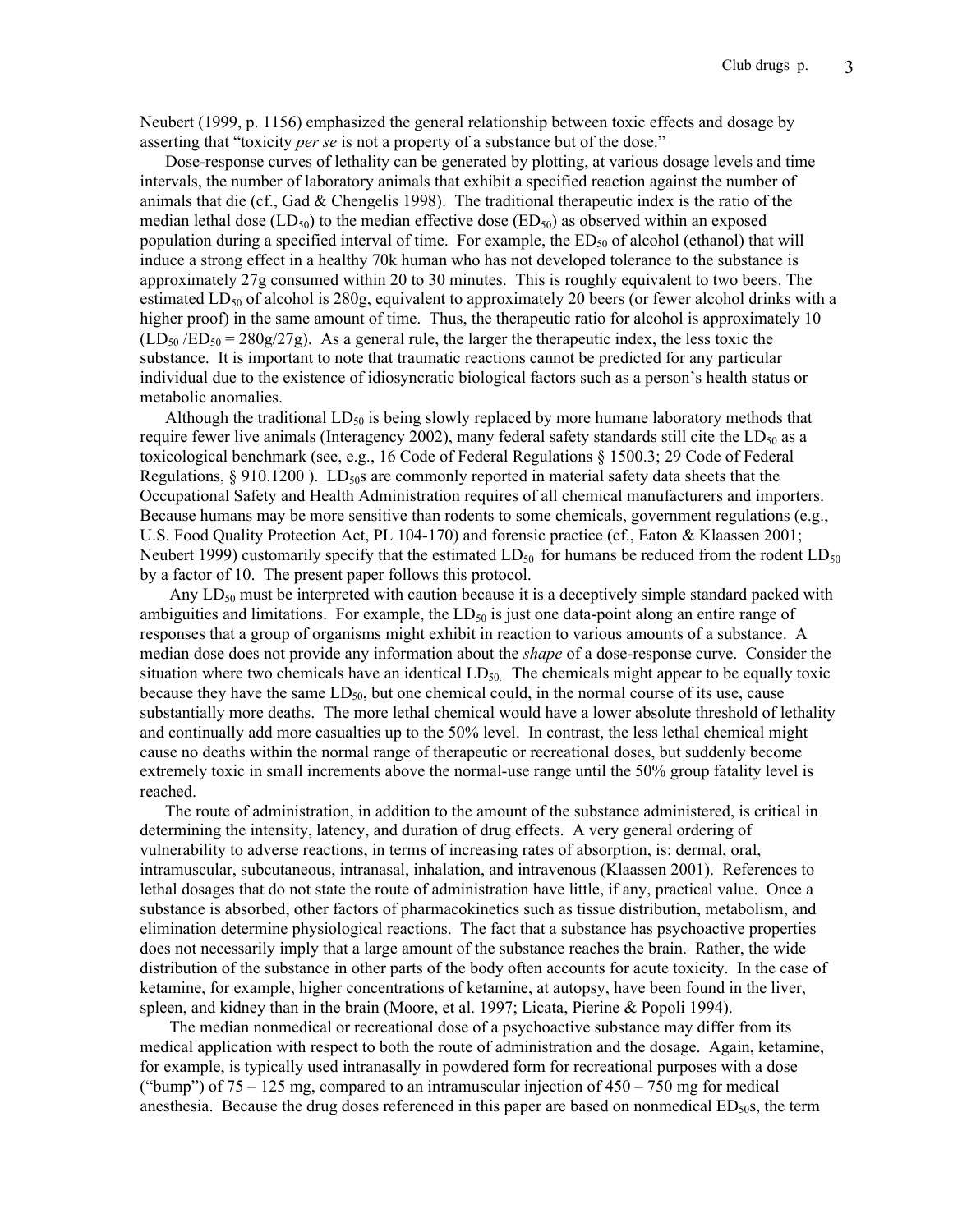"safety ratio," rather than "therapeutic index" or "therapeutic ratio," is preferred. The safety ratios cited in Table 1 below have been calculated using estimates of the  $ED_{50}$  of a single nonmedical dose administered via the indicated route to a healthy 70k adult.

| Common/popular<br>name                                                                                                                                                                                                                                                   | <b>Alternate</b><br>generic/trade name | Route of<br>administration | <b>Safety</b><br>ratio* |
|--------------------------------------------------------------------------------------------------------------------------------------------------------------------------------------------------------------------------------------------------------------------------|----------------------------------------|----------------------------|-------------------------|
| GHB                                                                                                                                                                                                                                                                      | gamma-<br>hydroxybutyrate              | oral                       | 10                      |
| Ketamine                                                                                                                                                                                                                                                                 | Ketalar $^{\circledR}$                 | insufflation<br>(snorted)  | 25                      |
| <b>MDMA</b>                                                                                                                                                                                                                                                              | methylenedioxy-<br>methamphetamine     | oral                       | 15                      |
| Rohypnol®                                                                                                                                                                                                                                                                | flunitrazepam<br>(benzodiazepine)      | oral                       | 40                      |
| Alcohol                                                                                                                                                                                                                                                                  | ethanol                                | oral                       | 10                      |
| * Safety ratios should not be used as a dosage guide because individuals<br>differ greatly with respect to metabolism and psychophysical<br>vulnerability. Safety ratios do not reflect hazards such as accidents or<br>dangerous behavior facilitated by the substance. |                                        |                            |                         |

# **Table 1. Safety Ratio of "Club Drugs" and Alcohol**

 It should be apparent that estimates of a safety ratio may fluctuate substantially depending upon the criteria that are chosen and the measurement procedure. The primary justification for attempting a task as daunting as specifying safety ratios is that the more common indices —surveys of emergency calls, death statistics unadjusted for prevalence of use, randomly published case studies, anecdotal accounts, and personal opinion—have even *less* apparent validity.

 Assessing the adverse behavioral effects ("behavioral toxicity") of drug use is certainly as challenging as assessing physiological toxicity. The range of possible dependent variables, as well as their method of measurement, is exceptionally broad and complex. The variables most often mentioned as having social relevance are drug-induced psychotic reactions, aggressive/violent behavior, and impairment of psychomotor or cognitive functions. Behavioral toxicity tends to show an inverted Ushaped curve such that very low doses produce low rates of the observed response, moderate doses increase the strength of the observed response, and very high doses reduce the strength of the response. This familiar dose-response sequence has been convincingly demonstrated in many drug selfadministration studies (e.g., Fantegrossi et al. 2002; Munzar et al. 2001).

 Although the ecological validity of laboratory studies is always to some degree suspect (Spilich, June & Renner 1992), many well-designed and ingenious experimental studies with both humans and laboratory animals have documented patterns of behavioral responses most likely to occur with specific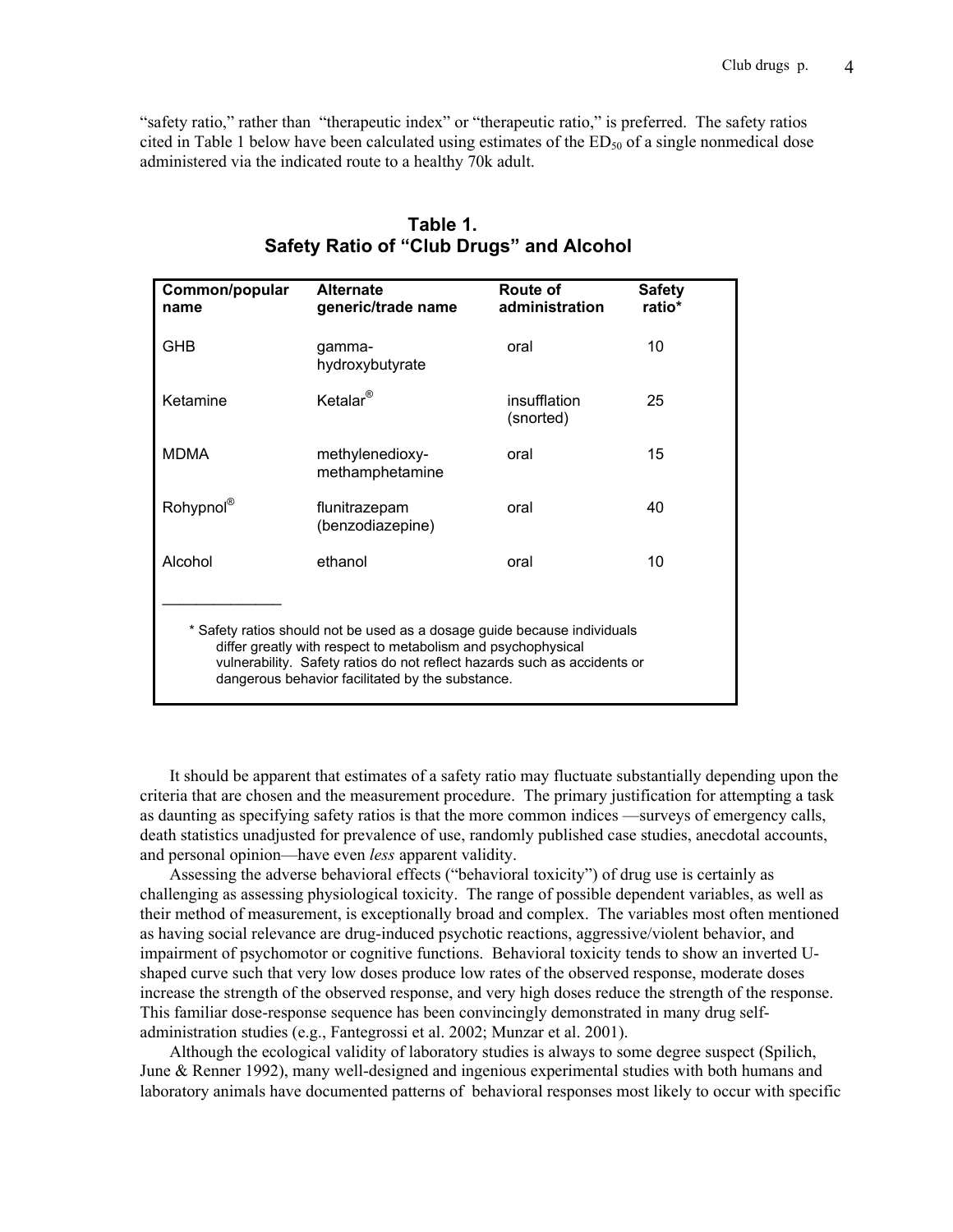psychoactive substances (cf., Spencer 1990; Fischman & Mello 1989). Only a few characteristic behavioral responses to the club drugs will be noted in this review.

### GHB (GAMMA-HYDROXYBUTYRATE)

 GHB generally acts as a central nervous system depressant that alters dopamine activity (Tunnicliff 1997). It was previously marketed as a food supplement in powdered form for body building until April 2000 when it was simultaneously placed in DEA Schedules I and III (depending upon its medical or nonmedical use). Two readily hydrolyzed GHB precursors, gamma-butyrolactone (GBL) and 1,4 butanediol (BD), have been often substituted for GHB in the illicit drug market, as well as in toxicological studies (NTP 2002). Some neurochemical and behavioral differences between GHB and its precursors have, however, been noted (cf., Nicholson & Balster 2001).

With the typical recreational 20% solution of GHB, a low oral dose of  $0.5 - 1.5$  g characteristically results in disinhibition, sociability, and light inebriation similar to two 15 g alcoholic drinks. Onset of altered consciousness occurs in 5 – 15 minutes, and peaks in about 30 minutes (Palatini, et al. 1993). At a medium dose of  $1.5 - 2.5$  g, simultaneous relaxing and stimulating effects tend to increase physical disequalibrium, grogginess, tactile sensitivity, euphoria, and slight nausea, but without the mental "fogginess" of alcohol. In a series of pharmacokinetic studies with 24 healthy volunteers, a 2.25 g dose of GHB resulted in a peak plasma concentration of 26.6 mg/L (Borgen, Lane & Lai 2000).

 Because the elimination half-life increases with higher dosages (Palatini et al. 1993), GHB has a steep dose-response curve. Hence, a dose above 5 g may induce severe respiratory depression. The most common hazards to the user are respiratory depression and aspiration of vomited material. The usual clinical course for overdose—if other sedative-hypnotics (most commonly alcohol) have not been used—is spontaneous awakening and uneventful recovery in  $5 - 8$  hours (Miro, et al. 2002; Ingels, et al. 2000; Chin, R.L., et al.1998; Louagie et al.1997).

 Deaths attributed solely to GHB or its precursors are rare, and the fatal dosage is seldom documented. Two fatalities have been reported from the use of BD by Zvosec et al. (2001). The reported dose of the first fatality was 20 g; the dose of the second fatality was estimated to be  $5.4 - 10.8$ g. The oral  $LD_{50}$  of BD and GBL among laboratory rodents and rabbits is approximately 2 g/kg (Irwin 1996; NTP 1991; Laborit 1964). Extrapolated to a 70 kg human, the  $LD_{50}$  would be 14 g when reduced by a factor of 10 to account for interspecies differences. Published reports of *non-fatal* GBH/GBL human doses have ranged from  $17.5 - 29$  g (Dupont & Thornton 2001; CDC 1999; Iten et al. 1999; Ross 1995).

 Blood and urine samples from human fatalities have been utilized to estimate antemortem toxic doses of GHB (cf., Hornfeldt, Lothridge & Upshaw-Downs 2002). Unfortunately, toxicological investigations are not easily accomplished because the low-dose potency of GHB requires a targeted and relatively expensive analysis that measures only one drug at a time (LeBeau et al 1999). Moreover, the rapid metabolism of GHB, as well as the fact that GHB is endogenously present, makes determination of toxicity more difficult.

 In a review by Baselt (2002) which cited six cases where death was attributed to GHB, the average postmortem blood concentration was 228 mg/L. In twelve cases cited by Hornfeldt, Lothridge  $\&$ Upshaw-Downs (2002) BD or GHB postmortem blood concentrations averaged 223 mg/L. Kalasinsky et al (2001) reported a fatality with femoral blood concentration of 330 mg/L, and Kraner et al. (2000) reported a fatality with 280 mg/L of GHB. The majority of these fatalities involved ethanol which prevents GHB breakdown and raises blood concentrations (Karch, Stephens & Nazareno 2001). Mozayani, Small & De Cuir (1998) documented one death having postmortem blood concentration of 309 mg/L where both ethanol and cocaine were also detected.

 The blood concentration data suggest that a median lethal concentration of GHB is about 10 times the amount that would result from a typical 2 g recreational dose. In a similar manner, dose-response studies suggest an  $LD_{50}$  of about 20 g; thus resulting in a safety ratio for GHB of approximately 10.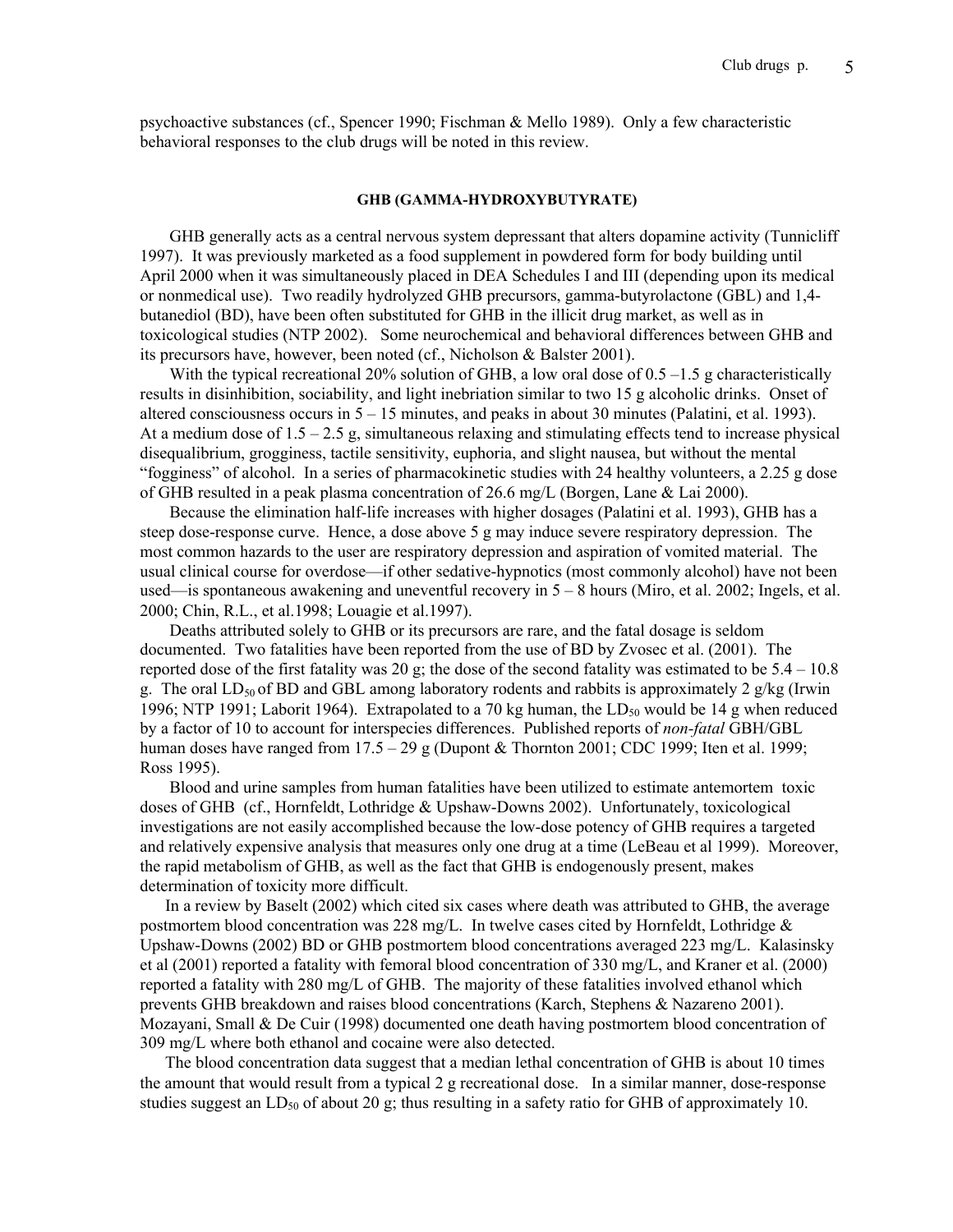The hazard profile of GHB is less favorable than many psychoactive substances because its safety ratio is relatively low and the dosage range is quite narrow. Namely, 1.5 –2.0 g of oral GHB is an effective recreational dose, but  $5.0 - 6.0$  g may result in a coma, depending upon the weight of the individual. This narrow range probably explains the results of a survey in which 66% of 42 of GHB users reported some degree of loss of consciousness (Miotto et al. 2001).

 Similar to other central nervous system depressants, the behavioral sequelae of GHB (of approximately 4 g) is poor coordination, incoherent speech, confusion, amnesia, fecal incontinence, and sometimes combativeness and hallucinations (Hernandez, McDaniel & Hernandez 1998; McDaniel & Miotto 2001; Li, Stokes & Woeckener 1998). Doses at the 4 g level also produce general anesthesia. It is not surprising to be informed that GHB can impair driving ability (Couper & Logan 2001).

 One potential hazard of GHB that requires further substantiation is its use as a "date rape" drug (cf., Hilary J. Farias and Samantha Reid Date-rape Drug Prohibition Act of 2000; Public Law 106-172). The capacity of GHB to induce a comatose state, particularly when ingested with ethanol, has led to this reputation. However, very few cases (e.g., Stillwell 2002) have been published that document the existence or concentration of GHB where sexual assault has been alleged (cf., Deveaux et al 2002). This situation may be due, in part, to the complexity of toxicological investigations, as previously mentioned (LeBeau et al 1999).

#### KETAMINE

 Ketamine hydrochloride is a relatively unique psychoactive substance inasmuch as it produces, at normal medical or recreational doses, increased blood pressure and a dissociative anesthesia while maintaining awareness. Ketamine has a well-established and acceptable safety profile in emergency surgical procedures (Marshall  $&$  Longnecker 1990). There are occasional reports of ketamine causing emesis, tachycardia, and sudden involuntary movement (Weiner et al. 2000), but the major limitation in medical practice has been the occurrence of vivid dreams, delirium, or proprioceptive disturbances (Marshall & Longnecker 1990). Recreational doses are typically  $10 - 25$  percent less than the medical anesthetic dose, and the novel perception induced by ketamine (e.g., disembodied consciousness) is the desired effect (cf., Jansen 2000). The common nonmedical intranasal dose, in powdered form, is about 50 mg.

 In a series of 20 cases presenting to emergency departments after abuse of ketamine, the most common complaints were chest pains, palpitations, and tachycardia (Weiner et al. 2000). The symptoms were short-lived, and 18 of the 20 patients were discharged within 5 hours.

The rodent oral ketamine  $LD_{50}$  averages about 600 mg/kg (Derelanko & Hollinger 1995) or approximately 4.2 g for a 70 kg human. (As before, the rodent data are reduced by a factor of 10 to take into account interspecies differences.) Assuming a human oral  $LD_{50}$  of 4.2 g, with an oral recreational dose of 175 mg (Hansen et al. 1988), the safety ratio would be about 25.

 Generally, "ketamine is considered to have a wide margin of safety, with no adverse outcomes reported even in the setting of profound overdose" (Long, Nelson & Hoffman, 2002, p. 614). Exceptions have occurred where there is an underlying illness or when substances are combined. Long, Nelson & Hofman (2002) reported a medication error resulting in a fatal IV overdose of 500 mg; the patient was 69-year-old with a history hypertension and asthma. Two cases of intravenous or intramuscular ketamine deaths at doses of 1,000 and 900 mg, possibly combined with other drugs, have been reported by Licata, Pierini & Popli (1994) and by Peyton, Couch & Bost (1988). The danger of sudden paralysis is illustrated in these two cases inasmuch as the syringe remained in the body at the injection site. Assuming a  $35 - 40$  mg IV/IM dose for nonmedical purposes, the safety ratio would again be approximately 25 a for healthy individual. Green et al. (1999) reported no adverse outcomes in a series of 9 cases in which children in emergency departments were inadvertently injected with 5 to 100 times the intended dose of ketamine. It should be noted, however, that intubation and other medical support procedures were immediately available. A reasonably conservative estimate of the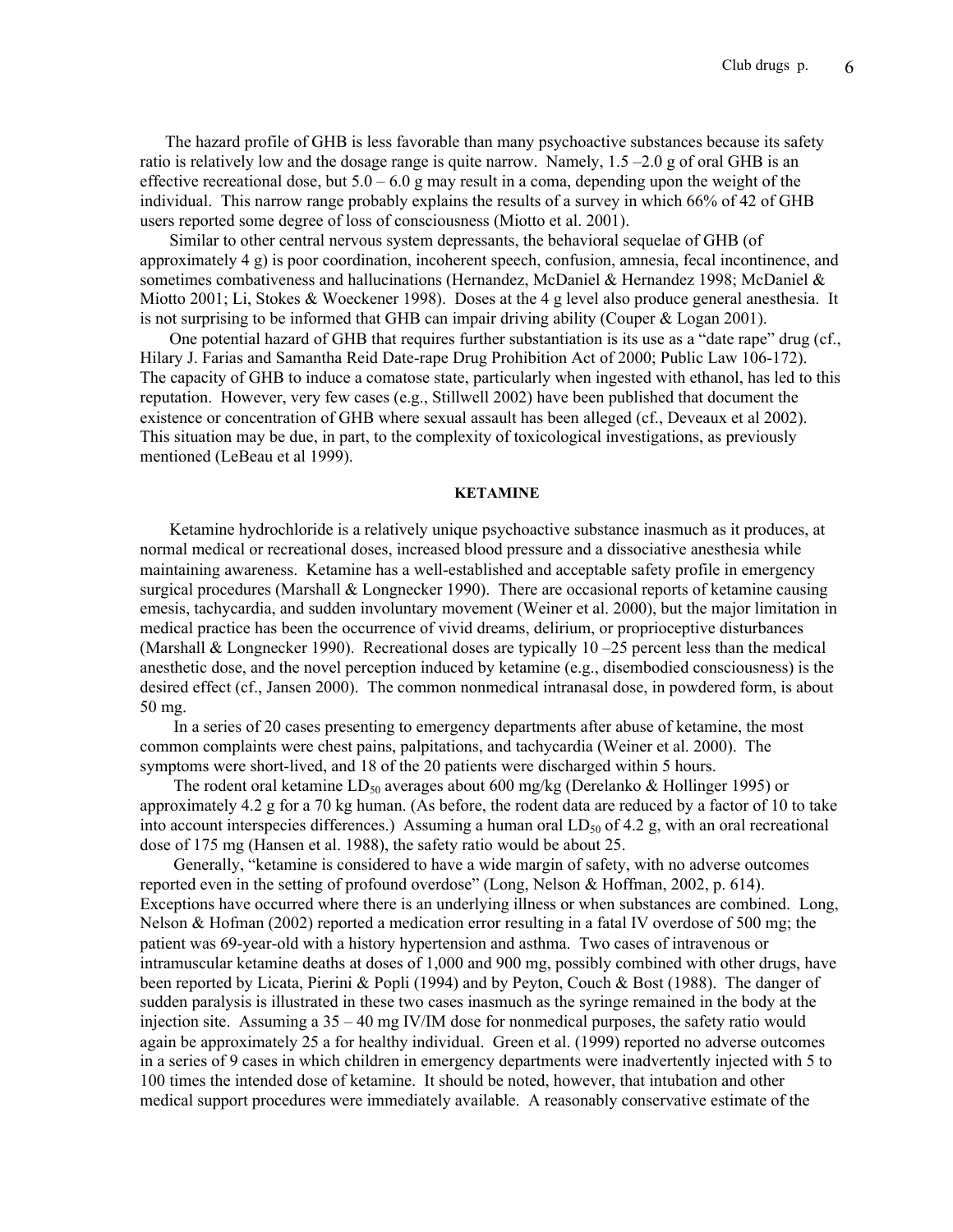safety margin of ketamine would seem to be about 25 for intranasal administration (insufflation) and somewhat higher margin for oral administration.

 Although relatively small intranasal doses of ketamine can provide unique perceptions, the potential for adverse reactions are always present. As with GHB, accurate measurement of dosages is difficult, particularly in a club setting where the drug must be furtively administered. Many recreational settings also encourage the use of alcohol that is known to significantly lower drug safety margins (e.g., Moore, et al., 1997; Poldrugo et al., 1985).

 The most noticeable consequence of high ketamine doses is numbness accompanied by loss of balance and coordination. Also at higher dosages (over 100 mg), vomiting and convulsions may occur. Anecdotal reports suggest a substantial risk of psychological dependence (Jansen & Darracot-Cankovic 2001; Dalgarno & Shewan 1996; Turner 1994).

 Because ketamine is an anesthetic, the user may not be aware of injury or other physical assault, and may therefore fail to take necessary remedial action. Two individuals known for praising the spiritual aspects of the ketamine experience (cf., Turner 1994; Moore & Alltounian 1978) succumbed while using ketamine—not from overdose but from injuries secondary to loss of voluntary motor control or accurate assessment of danger (Jansen 2000). In what might be considered a classic understatement, a study of psychological side-effects of ketamine anesthesia among military personnel concluded that "ketamine sequelae are considered incompatible with the battlefield environment" (Jago, Restall & Thompson 1984, p.1).

# MDMA (3,4-METHYLENEDIOXYMETHAMPHETAMINE, "ECSTASY")

 Not since LSD of the 1960s has an illicit psychoactive substance drawn as much attention as MDMA. The desired psychological effects of MDMA such as gregariousness, empathy, and reduced fear are well-known (Greer & Tobert 1998; Peroutka, Newman & Harris 1988). By 2001, more than 900 peer-reviewed experimental studies or case reports had been collected by Baggott, Jerome, & Stuart (2001). Several well-documented reviews have been published in recent years summarizing much of what is known about this drug (e.g., Vollenweider et al. 2002; Kalant 2001; Parrott 2001; Teter  $\&$ Guthrie 2001). Nonetheless, because of its legal prohibition, few, if any, prospective controlled studies have been conducted with MDMA under the typical conditions of nonmedical use. Therefore, the usual epistemological limitations of uncontrolled research protocols (e.g., lack of information regarding the health status of participants or the use of concomitant substances) must be taken into account when assessing the validity of information regarding health risks.

The average  $LD_{50}$  of MDMA via intraperitoneal administration has been reported as 97, 49, and 98 mg/kg for the mouse, rat, and guinea pig respectively; via intravenous administration, the  $LD<sub>50</sub>$  has been reported as 26 mg/kg for the monkey (Hardman, Haavik & Seevers 1973). Because MDMA is almost always administered orally for human recreational or psychotherapeutic use, the experimental oral  $LD_{50}$ is noteworthy, and has been reported with a range from 160 mg/kg (deSouza 1997) to 325 mg/kg (Goad, 1985) among rats. Non-drug factors such as housing conditions may partly account for this substantial variation (Malberg & Seiden 1998). Frith et al. (1987) reported no deaths among rats dosed orally up to 100 mg/kg every day for 28 days. Four methoxyamphetamines (PMA, DMA, DOM, DOB) orally administered to mice averaged an  $LD_{50}$  of 300 mg/kg (Davis, et al. 1978).

 Anecdotal accounts and clinical reports of human fatalities show considerable variation in MDMA dosages and postmortem blood concentrations. Deaths or near-fatal complications have ranged from ingestion of "1 tablet of MDMA" (Barrett & Taylor 1993, p. 233) to "50 tablets of Ecstasy (in combination with oxazepam and alcohol)" (Ramcharan at al. 1998, p. 727). Garbino et al. (2001) listed 49 published cases of hepatic toxicity that included 13 deaths and several liver transplants. Baggott, Jerome & Stuart (2001) catalogued 26 fatal cases having blood MDMA concentrations ranging from 0.04 to 7.15 mg/L. The lowest MDMA concentrations involved hyponatreamia as a result of drinking excessive fluid. Henry, Jeffreys & Dowling (1992) cited one case of an attempted suicide in which ingestion of 42 pills of ecstasy produced 7.72 mg/L of plasma MDMA with the primary side effects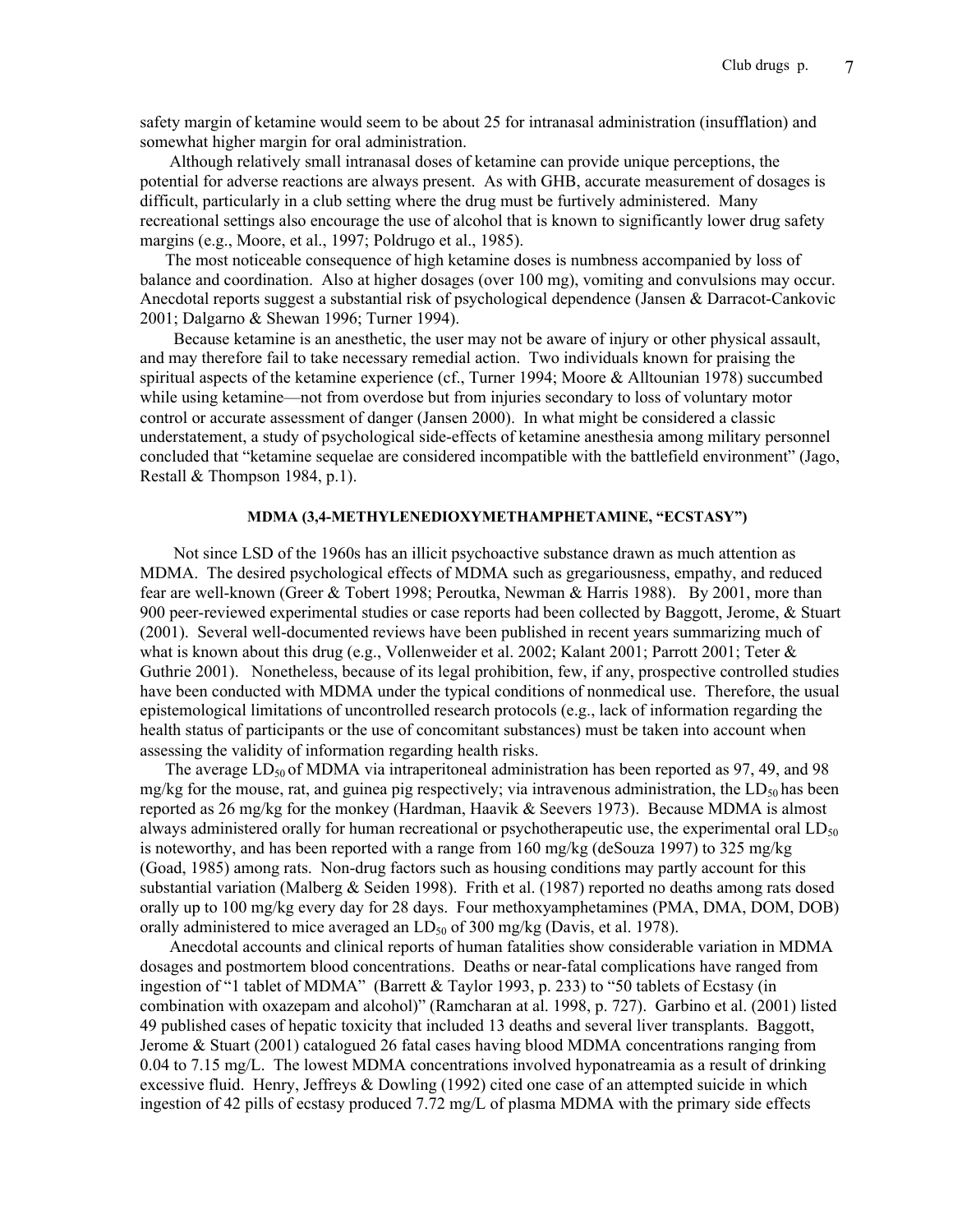being hypertension and tachycardia. Kalant (2001, p. 924) noted that most of the cases of fatality or serious toxicity have involved blood levels "up to 40 times higher than the usual recreational range." He also noted (p. 924) that reported toxic blood levels have overlapped the normal recreational range—thus demonstrating "the degree to which the seriousness of effects can be dependent on environmental factors other than the drug concentration." A reasonable estimate of the acute  $LD_{50}$  of MDMA for a healthy 70 k person would appear to be approximately 2 grams, or about  $15 - 16$  times a single recreational oral dose of 125 mg/kg.

 Transient adverse physical effects, often typical of amphetamines, include tachycardia, hyperthermia, trismus (jaw clenching), anorexia, and insomnia (Gowing et al. 2002; Peroutka, Newman & Harris 1988). Less frequent but serious psychological complications may involve mild hallucinations, memory deficits, decreased motor coordination, and psychosis (Cole, Sumnall & Grob 2002; Hartung et al. 2002; Ricaurte et al. 2002; Morland 2000). The extent of documented neurotoxicity of MDMA, and its behavioral significance, is the subject of continuing investigation and debate (cf., Kish 2002; Mechan et al. 2002; Parrott 2002; Hegadoren, Baker & Bourin 1999). Allegedly, "the available evidence on MDMA does not show any major harmful social consequences for users arising directly from its use, in terms of family or other social relations, problems concerning education, employment, or marginalization" (European Monitoring Centre 2001, p. 7). This general assessment does not, of course, preclude individual incidents of adverse psychological effects (e.g., Vaiva et al 2001; Van Kampen & Katz 2001).

## ROHYPNOL® (FLUNITRAZEPAM)

 An estimated 2,000 benzodiazepines have been synthesized world-wide by the pharmaceutical industry (United nations 1998), and they differ substantially in terms of their potency, speed of onset, and duration of effects. Flunitrazepam is one of the most widely prescribed benzodiazepines in more than 70 countries although it was never legally marketed in the United States. In response to international concern about flunitrazepam being used as a "date rape" drug, the manufacturer, Hoffman-LaRoche, added a blue coloring agent to the tablet in October 1998. This modification has proven efficacious in assisting drug identification at autopsy (Tsokos 1999).

 A "medium" single recreational dose of 1.25 mg used in a study by Roset et al. (2001) was found to balance pleasant and unpleasant sensations. A 2 mg dose was described by participants as unpleasant. The sedative-hypnotic effects of flunitrazepam appear in about 20 minutes after ingestion, and peak plasma concentrations occur between 1 and 2 hours (Snyder et al. 2001; Jochemsen et al. 1983). Flunitrazepam is extensively converted to its metabolite, 7-aminoflunitrazepam after ingestion. Wickstrom et al. (1980) reported an average peak plasma concentration of 2  $g/L$  of 7aminoflunitrazepam at 9 hours following a single 2 mg oral dose of flunitrazepam.

As a group, benzodiazepines have the reputation of being quite safe. The  $LD_{50}$  of orally administered flunitrazepan in the rat has been reported as 415 mg/kg (MSDS 1988)—equivalent to almost 3 grams for a 70k human when the rodent dose is reduced by a factor of 10. This is an unusually large dose for a drug with the potency of flunitrazepam. A very much lower dose of only 28 mg of flunitrazepam was fatal in a case reported by Heyndrickx (1987), but the patient was over 80 years of age.

 A series of 1,989 poison control center cases involving flunitrazepam, loflazepate, prazepam, and triazolam reported doses reaching 70 to 120 times the usual therapeutic dose (Pulce et al. 1992). All patients recovered. On the basis of 112 cases involving children who had ingested flunitrazepan, Pulce et al. calculated that a "dangerous" dose for children would be about 0.28 mg/kg. This dangerous pediatric dose, equivalent to about 20 mg for a 70k adult, is presumably well below the lethal level for a mature individual. Brammer et al. (2000) reported a successful medical intervention with a woman who had ingested 100 mg of flunitrazepam.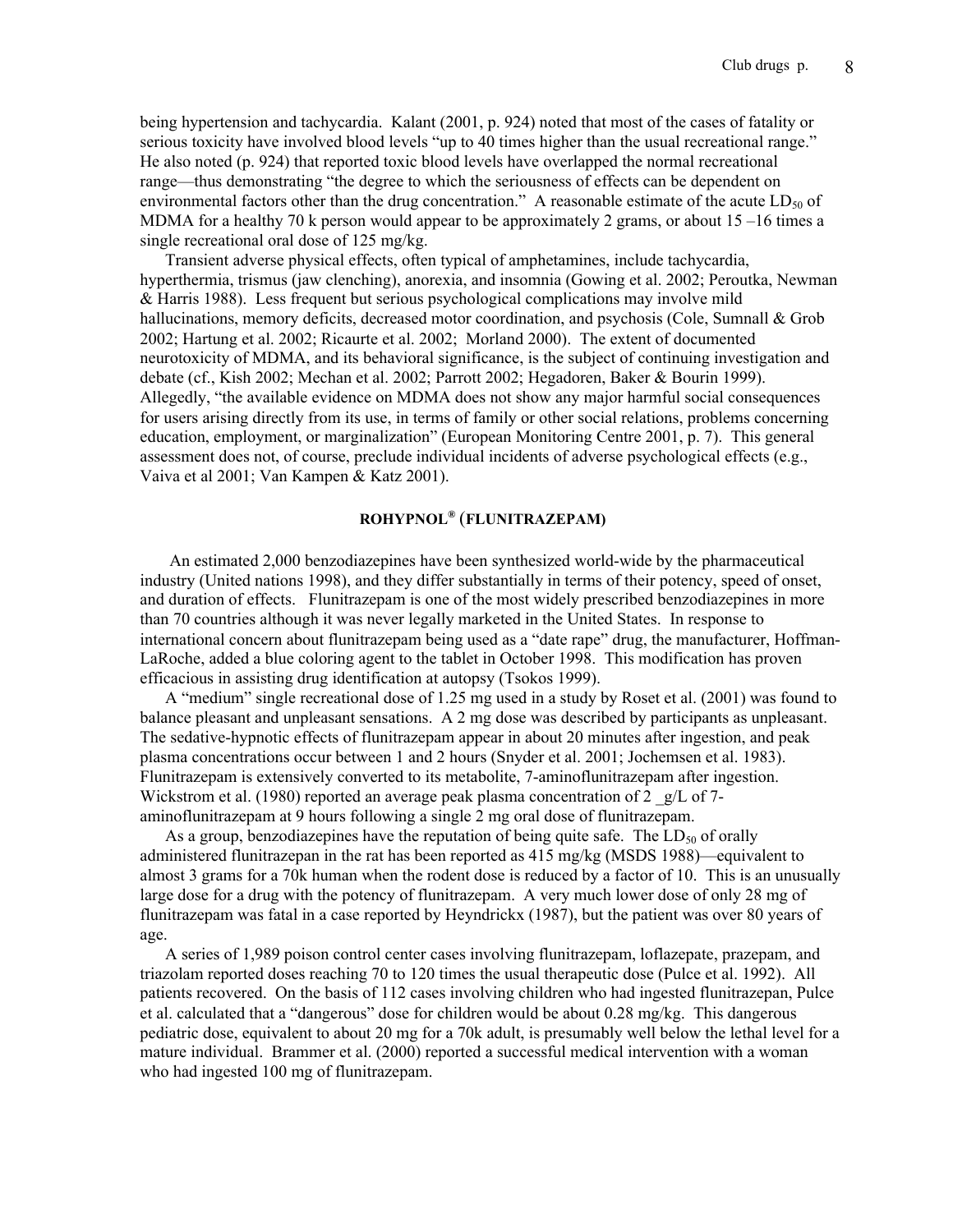Robertson & Drummer (1998) cited 43 cases having an average postmortem blood or plasma concentrations of approximaely 0.06 mg/L of 7-aminoflunitrazepam. Earlier reports by Drummer  $\&$ Ranson (1996) and by Dummer, Syrjanen & Cordner (1993) reported much higher 7-aminonitrazepam postmortem concentrations of 0.2mg/L and 0.45mg/L. If it is conservatively assumed that 0.06 mg/L  $(60 \text{ g/L})$  of 7-aminoflunitrazepam represents a median lethal concentration, and that a 1 mg dose of flunitrazepam yields a peak concentration of about 1.5 g/L of 7-aminoflunitrazepam, flunitrazepam would then have a safety ratio of about 40 (60  $\frac{g}{1.5}$  g). This tends to affirm the observation of Woods, Katz, & Winger (2000, n.p.) that "the relative safety of the benzodiazepines is most clearly evident in cases of overdose. Even massive overdoses, if taken without other CNS depressants, are almost never fatal."

 Undoubtedly, high-risk side effects are more likely to occur when flunitrazepam is combined with other substances, but the interaction is apparently complex and unpredictable. Pretreatment of rats with 40 mg/kg (equivalent to 2.8 g human) of flunitrazepam significantly increased methadone and buprenorphine lethality but not morphine lethality (Borron et al. 2002). Druid, Holmgren, & Ahlner (2001) reported that in only 9% of 1,505 fatalities was flunitrazepam considered to be the sole cause of death. A survey of 900 women by Rickert, Wiemann & Berenson (1999) found that about 75% of the time, flunitrazepam was taken with alcohol, and 50% of the time with another drug. Minnasch et al. (1999) report an unusual incident in which 3 men died at a party where a toxicological investigation confirmed the concurrent use of flunitrazepan, alcohol, THC, and pentobarbital.

 In contrast to diazepam, but similar to abused inhalants, flunitrazepam has vasodilatory properties (Dowd et al. 2002; Brenneisen & Raymond, 2001). It also produces some memory impairment at or above a 2 mg oral dose (Dowd et al. 2002; Verwey, et al. 2002). Dose-related decrements in psychomotor and cognitive performance have also been documented (Mintzer & Griffiths 1998). These attributes make flunitrazepam, at minimum, a candidate for facilitating sexual assault (e.g., Marc et al. 2000). Most studies, however, indicate that flunitrazepam has been a minor factor in sexual assault incidents: Mullins (1999) and Hindmarch & Brinkmann (1999) reported that of more than 1,000 urine samples from "date rape" cases, only 6 assays were positive for flunitrazepam. Slaughter (2000) analyzed 2,003 urine sample obtained from sexual assault victims; 63% tested positive for alcohol, 30% for marijuana, and fewer than 3% for flunitrazepam. From 3,303 urine samples, collected in the course of 4 years, ElSohly (2001) and ElSohly & Salamone (1999) reported fewer than 1% positive for flunitrazepam.

### DISCUSSION

 Statistically, direct and serious physiological harm from club drugs is insignificant. Drug-related emergency department visits in the United States (totaling 638,484 in 2001) accounted for fewer than 1% of all emergency department visits, and of this 1%, "club drugs are truly rare events, occurring in only 4% of the drug-related visits" (Kissin & Ball, 2002, p. 2). An accurate assessment of the risk of recreational drug use is further complicated by overdoses that occur as a result of attempted suicide, estimated to be approximately one-third of emergency department drug-related visits (DAWN, 2002). Indeed, the fact that so few deaths have occurred might be considered a perverse testimonial to the safety of the club drugs—considering the millions of haphazardly measured doses of questionably pure substances self-administered by uninformed users under minimally restrained circumstances. This observation must be qualified, however, because most all ravers are young and healthy enough to withstand occasional and severe chemical assaults. Furthermore, many aversive effects are not treated in emergency departments or officially recorded. Mortality and morbidity statistics are very gross and questionably valid indicators of trauma.

 The Food and Drug Administration (*Code of Federal Regulation*s, Sec. 320.33c) has officially defined a drug product as having a "narrow therapeutic ratio" if there is "less than a 2-fold difference in median lethal dose and median effective dose" and if safe and effective use requires careful titration and patient monitoring. None of the club drugs have a therapeutic (or safety) ratio under 2, although careful titration is certainly recommended for drugs with a steep dose-response curve such as GHB and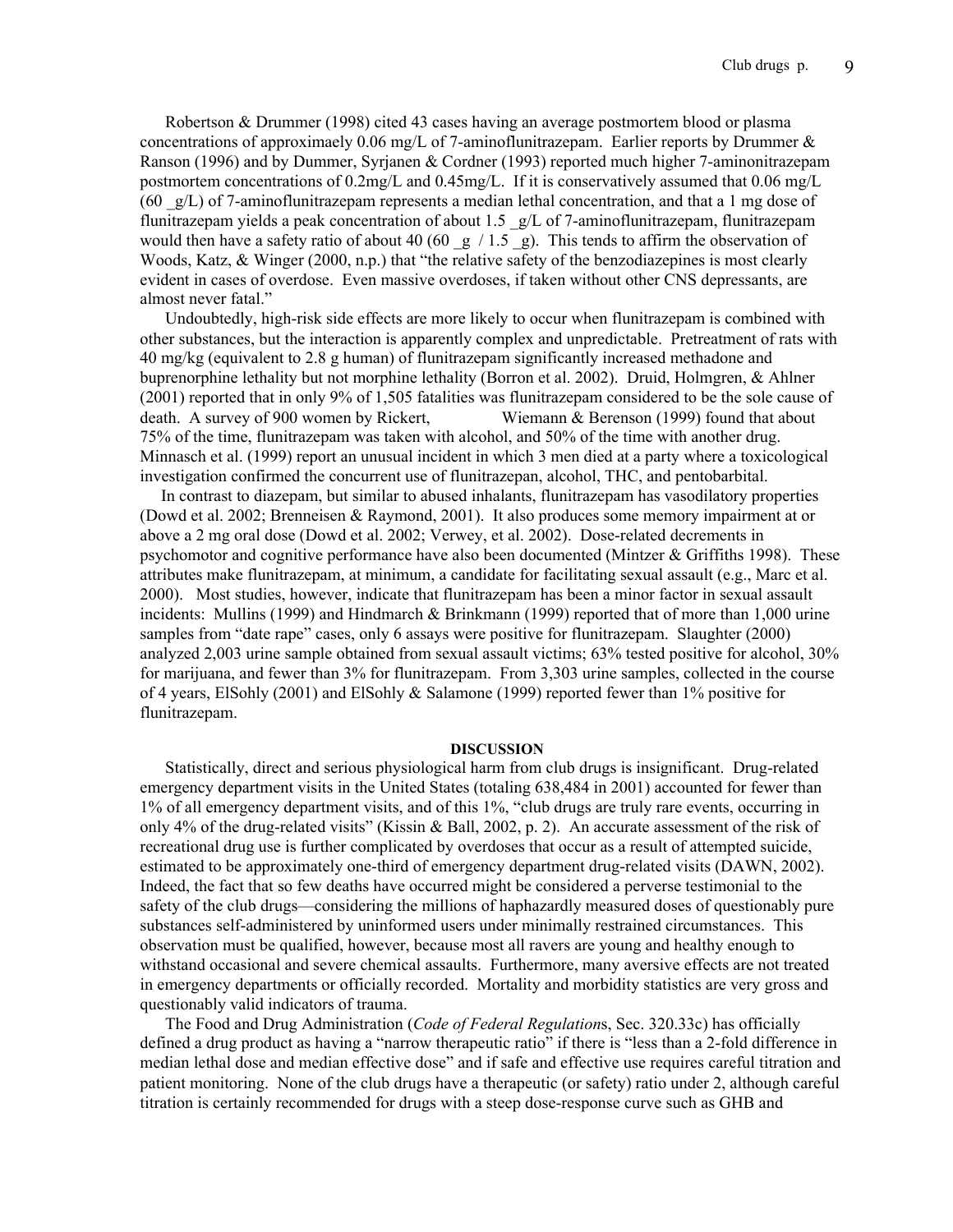ketamine. The safety ratio of club drugs ranges from 10 to 40. In this respect, they are generally equivalent to tricyclic antidepressants such as imipramine or desipramine having ratios of 10 to 30. The club drugs do present a greater physiological hazard than several other well-known psychoactive substances that have higher safety ratios such as caffeine, dimethyltryptamine, kava kava, marijuana, nitrous oxide, and psilocybin (Gable, 1993).

 The club drug that appears to be the most physiologically hazardous is GHB, having a safety ratio of 10. Alcohol has the same safety ratio as GHB, but because alcohol has low potency and is legally distributed, doses of alcohol can be more easily standardized and measured. Alcohol users titrate ethanol in units of 150 ml (equivalent to 5 fluid ounces or one medium wineglass) while GHB users must titrate their drug in units of 5 ml (equivalent to 1 fluid dram or 1 teaspoon or soda bottle cap). For this reason, dosage control, especially in recreational situations, is more problematic for users of GHB than for users of alcohol.

 The single most common risk-producing practice of drug users is the intentional combining of various psychoactive substances (e.g., Borron, Lane, & Lai 2002; Tanaka 2002; Funahashi et al. 1988). As many as 80% of the GHB-related deaths have involved other substances, most often alcohol (Miro et al. 2002; Dyer & Haller 2001). One particularly egregious example is the alleged distribution of "trail mix," a manufactured combination of MDMA, ketamine, cocaine and sometimes Viagra<sup>®</sup> (Narvaez 2001). Alternatively, the mixing of substances may be unintentional on the part of the user as a result purposeful misidentification by the dealer of the illicit substance (Department of Justice, 2001; Hayner, 2002). Of 87 ketamine-positive autopsies conducted over a 2-year period in New York City, no fatality was caused exclusively by ketamine (Gill & Stajic 2000).

 In terms of behavioral effects at doses usually desired in large social settings, club drugs do not appear to be more dangerous than alcohol. According to a study by the National Research Council (Reiss & Roth, 1994; Roth 1994, p. 4) alcohol is "the only drug that in many individuals tends to increase aggressive behavior temporarily while it is taking effect." 1MDMA is demonstrably more socially benign than alcohol (cf., Holland 2001; Liester et al. 1992).

 The primary short-term hazard of club drugs does not reside in their chemical composition but in the manner of their use. The four most common causes of drug-related deaths—suicide, use of multiple substances, pre-existing medical conditions, and automobile or gun incidents—are not the direct result of physiological toxicity of any single administered substance. When these four factors are removed, the remaining fatalities are most often the result of a woeful disregard of safety (e.g., Winek, Wahba & Rozin 1999; Pereira & Nishioka 1994; Rouse & Fysh 1992; Leadbeatter 1988). A focus on chemical toxicity does not, therefore, appear to be the most effective way of reducing drug-related deaths.

#### **REFERENCES**

- Baggott, M.J.; Heifets, B.; Jones, R.T.; Mendelson, J.; Sferios, E. & Zehnder, J. 2000. Chemical analysis of ecstasy pills. *Journal of the American Medical Association* 284: 2190.
- Baggott, M.; Jerome, L. & Stuart, R. 2001. 3,4-methylenedioxyethyamphetamine (MDMA): A review of the English-language scientific and medical literature. Retrieved December 5, 2002, from http://www.maps.org/research/mdma/protocol/litreview.html
- Barrett, R.J. & Taylor, G.T. 1993. "Ecstasy" ingestion: A case report of severe complications. *Journal of the Royal Society of Medicine* 86 (4): 233-34.
- Baselt, R.C. 2002. *Disposition of Toxic Drugs and Chemicals in Man* (6<sup>th</sup> edit.) (p. 473). Foster City, CA: Biomedical Publications.

Borgen, L.; Lane, E. & Lai, A. 2000. Xyrem<sup>®</sup> (sodium oxybate): A study of dose proportionality in healthy human subjects. *Journal of Clinical Pharmacology* 40 (4): 1053.

Borron, S.W.; Monier, C.; Risede, P. & Baud F.J. 2002. Flunitrazepam variability alters morphine, buprenorphine, and methadone lethality in the rat. *Human and Experimental Toxicology* 21 (11): 599-605.

Brammer, G.; Bey, T.; Torres, R. & Kohler, S. 2000. Continuous intravenous flumazenil infusion for benzodiazepine poisoning. *Veterinary and Human Toxicology* 42 (5): 280-81.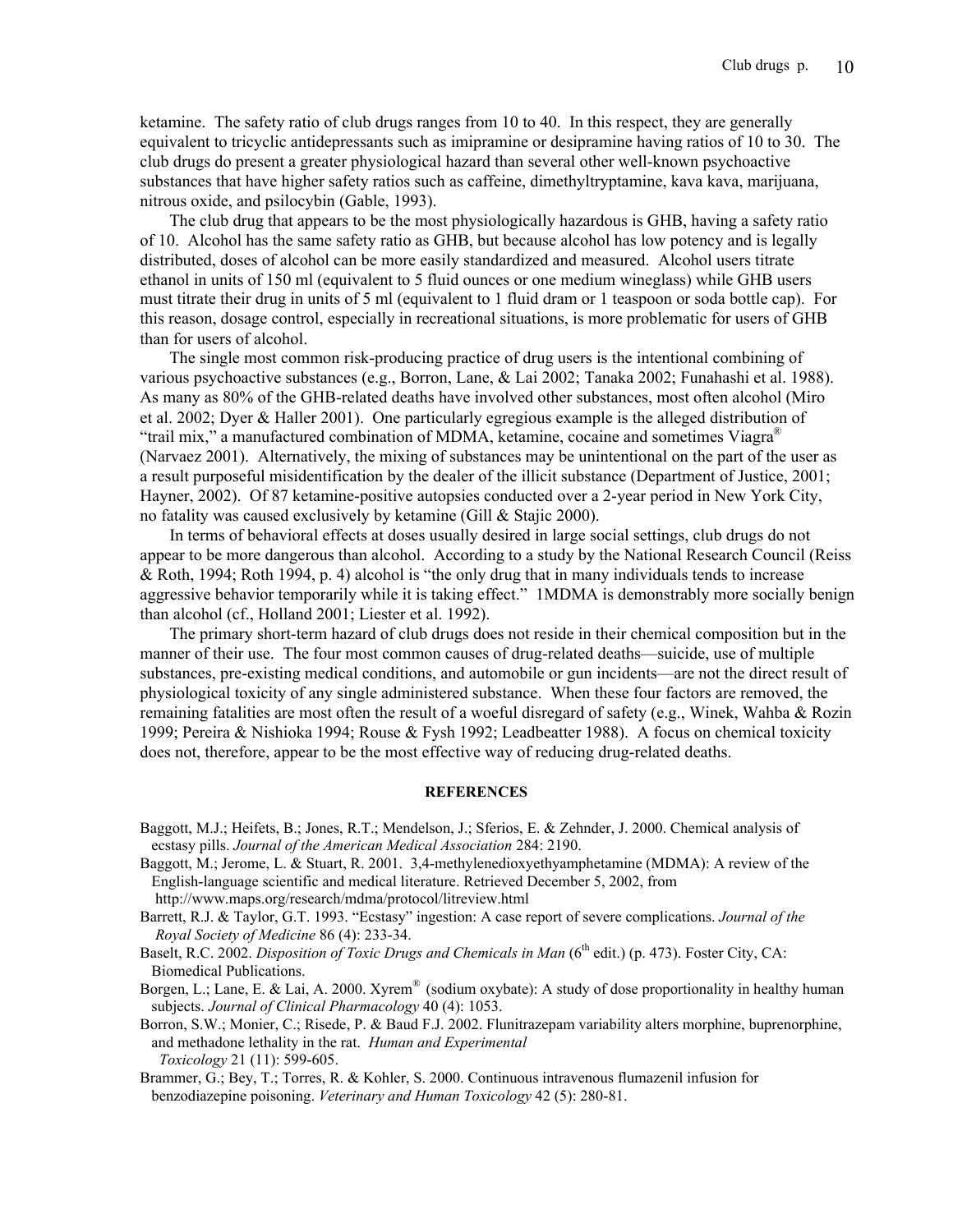- Brenneisen, R. & Raymond, L. 2001. Pharmacology of flunitrazepam and other benzodiazepines. In S. J. Salamone (ed.) *Benzodiazepines and GHB: Detection and Pharmacology* (pp. 1-20). Totowa, NJ: Humana Press.
- CDC (Centers for Disease Control and Prevention). 1999. Adverse events associated ingestion of gamma butyrolactone—Minnesota, New Mexico, and Texas, 1998-1999. *Morbidity and Mortality Weekly Report* 48: 137-40.
- Chin, R.L.; Sporer, K.A.; Cullison, B.; Dyer, J.E & Wu, T.D. 1998. Clinical course of gamma hydroxybutyrate overdose. *Annuals of Emergency Medicine* 31 (6): 716-22.
- Cole, J.; Sumnall, H. & Grob, C. 2002. Where are the casualties? *The Psychologist*, 15 (9): 474.
- Couper, F.J. & Logan, B.K. 2001. GHB and driving impairment. *Journal of Forensic Toxicology* 46 (4): 919-23.
- Dalgarno P.J. & Shewan, D. 1996. *Journal of Psychoactive Drugs* 28 (2):191-2.
- Davis, W.M.; Bedford, J.A.; Buelke, J.L.; Guinn, M.M.; Hatoum, H.T.; Waters, I.W.; Wilson, M.C. & Braude, M.C. 1978. Acute toxicity and gross behavioral effects of amphetamine, four methoxyamphetamines, and mescaline in rodents, dogs, and monkeys. *Toxicology and Applied Pharmacology* 45 (1): 49-62.
- DAWN (Drug Abuse Warning Network). 2002 February. *Emergency Department Trends*. Office of Applied Studies, SAMHSA, table 2.10. Retrieved July 12, 2002, from http://www.samhsa.gov.oas/dawn/ TrndED/2001/Text/TrndEDtxt
- DEA (Drug Enforcement Administration) 2000. Club drugs: An Update. *Drug Intelligence Brief* (September 2001). Retrieved December 22, 2002, from http://dea.gov/pubs/intel/ 01026/index.html
- De Letter, E.A.; Clauwaert, K.M.; Lambert, W.E.; Van Bocxlaer, F.J.; De Leenheer, A.P. & Piette, M.H.A. 2002.
- Distribution study of 3,4-methylenedioxymethamphetamine and 3,4-methylenedioxyamphetamine in a fatal overdose. *Journal of Analytical Toxicology* 26 (1):113-8.
- Department of Justice. 2001 April. PCP tables sold as MDMA. *Information Bulletin*. Product number 2001- LO424-003. Washington, DC: U.S. Dept. of Justice.
- Derelanko, M.J. & Hollinger, M.A. 1995. *CRC Handbook of Toxicology*. Boca Raton, FL: CRC Press.
- De Souza, I.; Kelly, J.P.; Harkin, A.J. & Leonard, B.E. 1997. An appraisal of the pharmacological and toxicological effects of a single oral administration of 3,4-methylenedioxymethamphetamine (MDMA) in the rat. *Pharmacology and Toxicology* 80 (5):207-10.
- Deveaux, M.; Renet, S.; Renet, V.; Gaulier, J.M.; Kintz, P. & Verstraete, A. et al. 2002. [Use of gamma hydroxybutyric acid (GHB) at rave parties and in date rape in France: Myth or reality?] *Acta Clinica Belgica,* Supplement 1: 37-40 [Medline abstract].
- Dowd, S.M.; Strong, M.J.; Janicak, P.G. & Negrusz, A. 2002. The behavioral and cognitive effects of two benzodiazepines associated with drug-facilitated sexual assault. *Journal of Forensic Sciences* 47 (5): 1101-07.
- Druid H.; Holgrem, P. & Ahlner, J. 2001. Flunitrazepam: An evaluation of use, abuse and toxicity. *Forensic Science International* 122 (2-3): 136-41.
- Drummer, O.H. & Ranson, D.L. 1996. Sudden death and benzodiazepines. *American Journal of Forensic Medicine and Pathology* 17 (4): 336-42.
- Drummer, O.H.; Syrjanen M.L. & Cordner, S.M. 1993. Deaths involving the benzodiazepine flunitrazepam. *American Journal of Forensic Medicine and Pathology* 14 (3): 238-43.
- Dupont. P. & Thornton. J. 2001. Near-fatal gamma-butyrolactone intoxication—first report in the UK. *Human and Experimental Toxicology* 20 (1):19-22.
- Dyer, J.E. & Haller, C.A. 2001. GHB-related fatalities (Abstract of conference paper). *Journal of Toxicology— Clinical Toxicology* 39 (6): 518.
- Eaton, D.L. & Klaassen, C.D. 2001. Principles of toxicology. In C.D. Klaassen (Ed.), *Casarett and Doull's Toxicoloy: The Basic Science of Poisons,* 6<sup>th</sup> edit. (chpt. 2, pp. 11-39). New York, NY: McGraw- Hill.
- ElSohly, M.A. 2001. Drug-facilitated sexual assault. *Southern Medical Journal*, 94 (6): 655-6.
- ElSohly, M.A. & Salamone, J.S. 1999. Prevalence of drugs used in alleged sexual assault. *Journal of Analytical Toxicology* 23 (3): 141-6.
- European Monitoring Centre for Drugs and Drug Addiction. 2001 (October 29). *Report on the Risk Assessment of PMMA in the Framework of the Joint Action on New Synthetic Drugs*. Lisbon, Spain: Author.
- Fantegrossi, W.E.; Ullrich, T.; Rice, K.C.; Woods, J.H. & Winger, G. 2002. 3,4-methylenedioxy methamphetamine (MDMA "ecstasy") and its stereoisomers as reinforcers in rhesus monkeys: Serotonergic involvement. *Psychopharmacology (Berl)*.161 (4): 356-64.
- Fischman, M.W. & Mello, M.K. (Eds.) 1989. *Testing for Abuse Liability of Drugs in Humans*. (NIDA research monograph #92). Rockville, MD: National Institute on Drug Abuse.
- Frith C.H.; Chang, L.W.; Lattin, D.L.; Walls, R.C.; Hamm, J. & Doblin, R. 1987. Toxicity of methylenedioxy-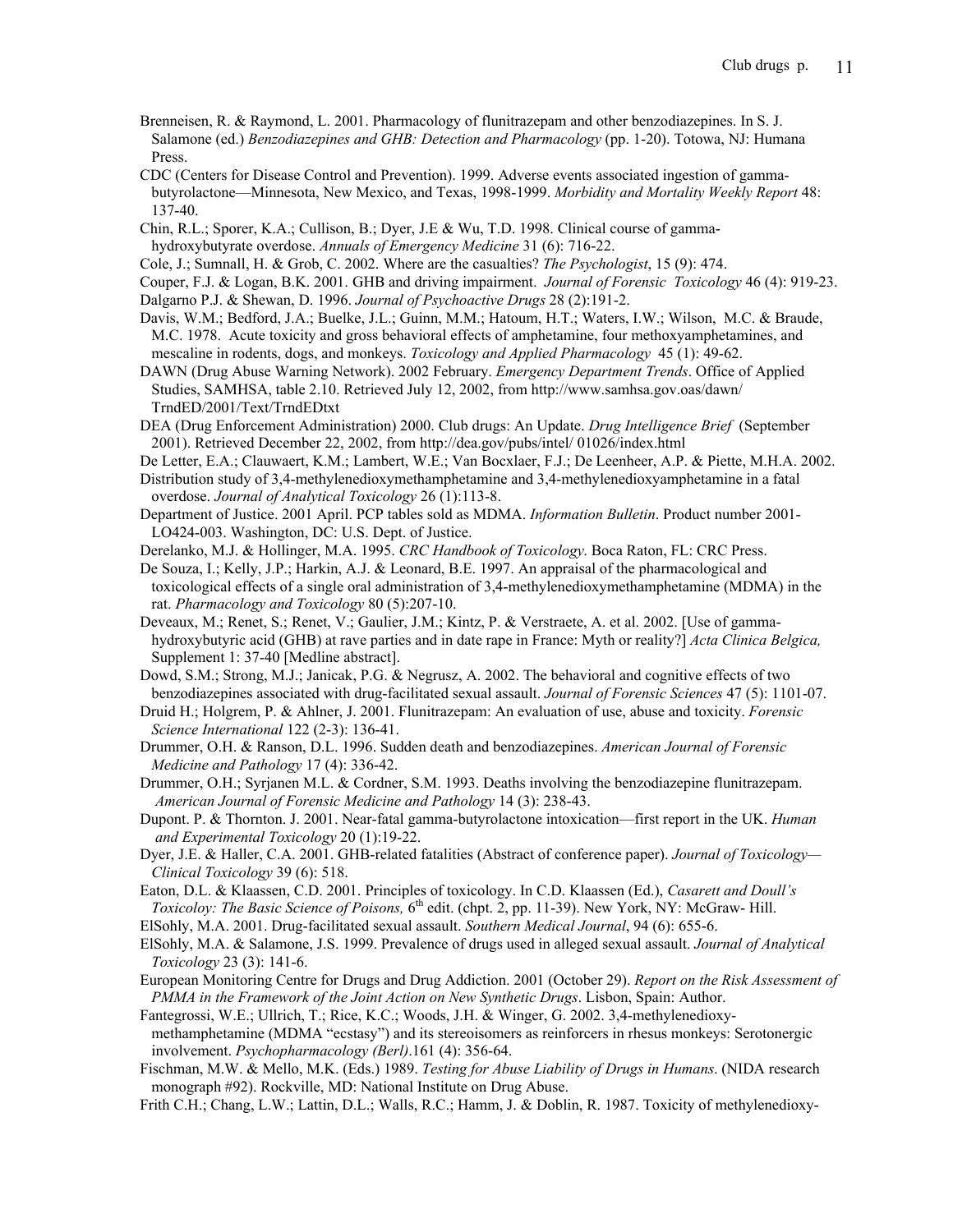methamphetamine (MDMA) in the dog and the rat. *Fundamental and Applied Toxicology* 9 (1): 110-9.

- Funahashi, M.; Kohda, H.; Shikata, I. & Kimura, H. 1998. Potentiation of lethality and increase in body temperature by combined use of d-methamphetamine and morphine in mice. *Forensic Science International* 37  $(1): 19-26.$
- Gable, R. S. (1993). Toward a comparative overview of dependence potential and acute toxicity of psychoactive substances used nonmedically. *American Journal of Drug and Alcohol Abuse* 19 (3): 263-281.
- Gad, S.C. & Chengelis, C.P. 1998. *Acute Toxicology Testing* (2<sup>nd</sup> edit.). San Diego, CA: Academic Press.
- Garbino, J.; Henry, J.A.; Mentha, G. & Romand, J-A. 2001. Ecstasy ingestion and fulminant hepatic failure: Liver transplantation to be considered as a last therapeutic option. *Veterinary and Human Toxicology* 43 (2): 99-102.
- Gill, J.R. & Stajic, M. 2000. Ketamine in non-hospital and hospital deaths in New York City. *Journal of Forensic Sciences* 45 (3): 655-8.
- Goad, P.T. 1985. *Acute and Subacute Oral Toxicity of Methylenedioxymethamphetamine in Rats*. Project EMD- AT-001 report. Redfield, AK: Intox Laboatories.
- Gowing, R.L.; Henry-Edwards, S.M.; Irvine, R.J. & Ali, R.L. 2002. The health effects of ecstasy: A literature review. *Drug and Alcohol Review* 21 (2): 53-63.
- Green S.M.; Clark, R.; Hosteller, M.A.; Cohen, M.; Carlson, D., & Rothrock, S.G. 1999. Inadvertent ketamine overdose in children: Clinical manifestation and outcome. *Annuals of Emergency Medicine* 34 (4): 492-7.
- Greer, G.R. & Tolbert, R.T. 1998. A method of conducting therapeutic sessions with MDMA. *Journal of Psychoactive Drugs* 30 (4): 371-9.
- Hansen, G.; Jensen, S.B.; Chandresh, L. & Hilden, T. 1988. The psychotropic effect of ketamine. *Journal of Psychoactive Drugs* 20 (4): 419-25.
- Hardman, H.F.; Haavik, C.O. & Seevers, M.H. 1973. Relationship of the structure of mescaline and seven analogs to toxicity and behavior in five species of laboratory animals. *Toxicology and Applied Pharmacology* 25 (2): 299-309.
- Hartung, T.K.; Schofield, E.; Short, A.J.; Parr, M.J. & Henry J.A. 2002. Hypoatreamic states following 3,4 methylenedioxymethamphetamine. *QJM: An International Journal of Medicine* 95 (7): 431-7.
- Hayner, G. N. (2002). MDMA misrepresentation: an unresolved problem for ecstasy users. *Journal of Psychoactive Drugs* 34 (2): 195-8.
- Hegadoren, K.M; Baker & G.B., Bourin, M. 1999. 3,4-methylenedioxy analogues of amphetamine: Defining the risks to humans. *Neuroscience and Biobehavior Review* 23(4):539-53.
- Henry, J.A.; Jeffreys, K.J. & Dawling, S. 1992. Toxicity and deaths from 3,4 methylenedioxymethamphetamine (ecstasy). *The Lancet 340*, 384-387.
- Hernandez, M.; McDaniel, C.H. & Hernandez, O.J. 1998. GHB-induced delirium: A case report and review of the literature on gamma hydroxybutyric acid. *American Journal of Drug and Alcohol Abuse* 24 (1): 179-83.
- Heyndrickx, B. 1987. Fatal intoxication due to flunitrazepam. *Journal of Analytical Toxicology* 11 (6): 278.
- Hindmarch, I. & Brinkmann, R. 1999. Trends in the use of alcohol and other drugs in cases of sexual assault. *Human Psychopharmacology* 14 (4): 225-31.
- Holland, J. 2001. *Ecstasy: The Complete Guide, A Comprehensive Look at the Risks and Benefits of MDMA.* Rochester, VT: Park Street Press.
- Hornfeldt, C.S.; Lothridge, K. & Upshaw-Downs, J.C. 2002. Forensic science update: Gamma-hydroxybutyrate (GHB). *Forensic Science Communications*, 4 (1) n.p. Retrieved December 30, 2002, from http://www.fbi.gov/hq/lab/fsc/backissue/jan2002/hornfelt.htm
- Ingels, M.; Rangan, C.; Bellezzo, J. & Clark, R.F. 2000. Coma and respiratory depression following the ingestion of GHB and its precursors: Three cases. *Journal of Emergency Medicine* 19 (1): 47-50.
- Interagency Coordinating Committee on the Validation of Alternative Methods. 2002. *The Revised Up-and-Down Procedure: A Test Method for Determining the Acute Ora Toxicity of Chemicals and Products* (NIH publication 02-4501). Bethesda, MD: National Toxicology Program. Retrieved August 1, 2002 fromhttp://iccvan.niehs.nih.gov/methods/udpdocs/ udpfin/vol\_1.pdf
- Irwin, R.D. 1996. NTP Summary Report on the Metabolism, Disposition, and Toxicity of 1,4-butanediol. NIH publication 96-3932 (National Toxicology Program report series #54).
- Iten, P.X.; Oestreich, A.; Lips, R. & Brabetz, M. 1999. Coma after intake of gamma-hydroxybutyric acid (GHB): Two case reports. Paper presented at the 37<sup>th</sup> Triennial Conference, September 5-9, TIAFT (The International Association of Forensic Toxicologists). Cracow, Poland, September 5-9.
- Iwanami. A. 2001. Psychotropic-induced water intoxication and its countermeasures. *Journal of the Japanese Medical Association* (English version) 44 (9): 417-22.
- Jago, R.H.; Restall, J. & Thompson, M.C. 1984. Ketamine and military anaesthesia: The effect of heavy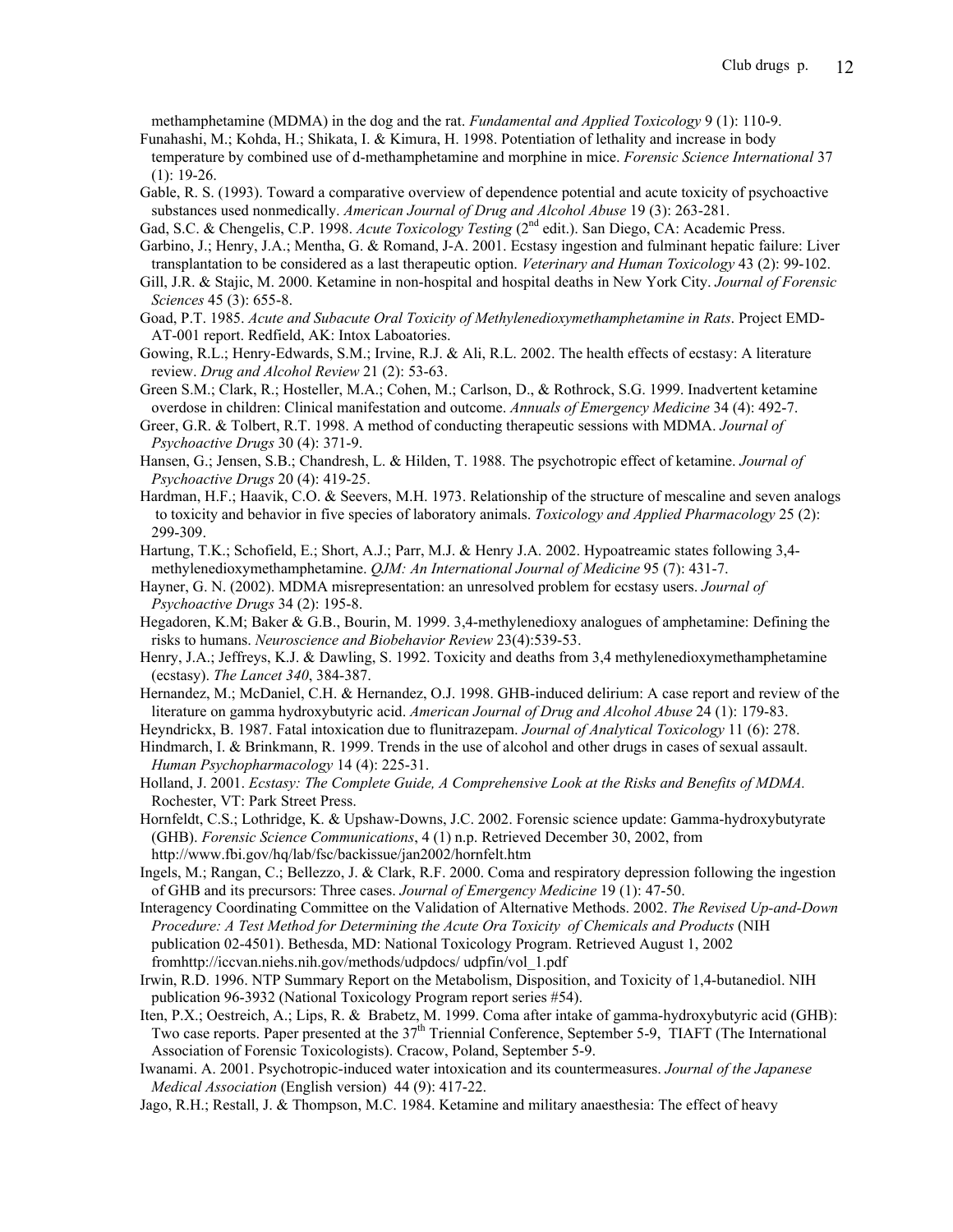papaveretum premedication and Althesin induction on the incidence of emergence phenomena. *Anaesthesia* 39 (9): 925-7*.*

- Jansen, K.L.R. 2000. A review of the non-medical use of ketamine: Part 1: Use, users and consequences. *Journa l of Psychoactive Drugs* 32 (4): 419-33.
- Jansen, K.L.R. & Daracot-Cankovic, R. 2001. The nonmedical use of ketamine: Part II: A review of problem use and dependence. *Journal of Psychoactive Drugs* 33 (2): 151-8.
- Jochemsen, R.; van Boxtel, C.J.; Hermans, J. & Breimer, D.D. 1983. Kinetics of five benzodiazepine hypnotics in healthy subjects. *Clinical Pharmacology and Therapeutics* 34 (July): P42-7.
- Kalant, H. 2001. The pharmacology and toxicology of "ecstasy" (MDMA) and related drugs. *Canadian Medical Association Journal* 165 (7): 917-28.
- Kalasinsky, K.S.; Dixon, M.M.; Schmunk, G.A. & Kish, S. J. 2001. Blood, brain and hair GHB concentrations following fatal ingestion. *Journal of Forensic Sciences* 46 (3): 728-30.
- Karch, S.B.; Stephens, B.C. & Nazareno, G.V. 2001. Club drug or confusing artifact? *American Journal of Forensic Medicine and Pathology* 22 (3): 266-9.
- Kish, S.J. 2002. How strong is the evidence that brain serotonin neurons are damaged in human users of ecstasy? *Pharmacology, Biochemistry and Behavior* 71 (4): 845-51.
- Kissin, W. & Ball, J. 2002. Club drugs, 2001 update*. The DAWN Report.* Rockville, MD: Office of Applied Studies, SAMHSA.
- Klaassen, C.D. (Ed.) 2001. *Casaret and Doull's Toxicology: The Basic Science of Poisons (6th edition).* New York: McGraw-Hill.
- Kraner, J.; Plassard, J.; McCoy, D.; Rorabeck, J.; Witeck, M. & Evans, M. 2000. Fatal overdose from ingestion of 1,4-butanediol, a GHB precursor. (Abstract of conference paper). *Journal of Toxicology—Clinical Toxicology* 38 (5): 534.
- Laborit, H. 1964. Sodium 4-hydroxybutyrate. *International Journal of Neuropharmacology*, 3, 433-52.
- Leadbeatter, S. 1988. Dental anesthetic death: An unusual autoerotic episode. *American Journal of Forensic Medicine and Pathology* 9 (1): 60-3.
- LeBeau, M.; Andollo, W.; Hearn, W.L.; Baselt, R.; Cone, E. & Finkle, B. et al. 1999. Recommendations for toxicological investigations of drug-facilitated sexual assaults. *Journal of Forensic Sciences* 44 (1): 227-30.
- Li, J.; Stokes, S.A. & Woeckener, A. 1998. A tale of novel intoxication: Seven cases of gammahydroxybuyric acid overdose. *Annals of Emergency Medicine* 31 (6): 723-8.
- Licata, M.; Pierini, G. & Popoli G. 1994. A fatal ketamine poisoning. *Journal of Forensic Sciences* 39 (5): 1314- 20.
- Liester, M.B.; Grob, C.S.; Bravo, G.L. & Walsh, R.N. 1992. Phenomenology and sequelae of 3,4-methylenedioxy methamphetamine use. *Journal of Nervous and Mental Disease*, 180 (6): 345-52.
- Litovitz, T. L.; Klein-Schwartz, W.; White, S.; Cobaugh, D.J.; Youniss, J. & Omslaer, J. C. et al. 2002. 2001 annual report of the American Association of Poison Control Centers toxic exposure surveillance system. *American Journal of Emergency Medicine* 20 (5):391-445.
- Long, H.; Nelson, L.S. & Hofmann, R.S. 2002. Ketamine medication error resulting in death. (conference abstract). *Journal of Toxicology – Clinical Toxicology* 40 (6): 614.
- Louagie, H.K.; Verstraete, A.G.; DeSoete, C.J.; Baetens, D.G. & Calle, P.A. 1997. A sudden awakening from a near coma after combined intake of gamma-hydroxybutyric acid (GHB) and ethanol. *Journal of Toxicology— Clinical Toxicology* 35 (6): 591-4.
- Malberg, J.E. & Seiden, L.S. 1998. Small changes in ambient temperature cause large changes in 3,4 methylenedioxymethamphetamine (MDMA)-induced serotonin neurotoxicity and core body temperature in the rat. *Journal of Neuroscience* 18 (13): 5086-94.
- Marc, B.; Baudry, F.; Vaquero, P.; Zerrouki, L; Hassnaoui, S. & Douceron, H. 2000. Sexual assault under benzodiazapine submission in a Paris suburb. *Archives of Gynecology and Obstetrics* 263 (4): 193-7.
- Marshall, B.E. & Longnecker, D.E. 1990. General anesthetics. In L.S. Goodman, A. Gilman, T.W. Rall, A.S. Nies & P. Taylor (eds.). *The Pharmaceutical Basis of Therapeutics* (pp. 285-310). New York: Pergamon Press.
- McDaniel, C.H. & Miotto, K.A. 2001. Gamma hydroxybutyrate (GHB) and gamma-butyrolactone (GBL) withdrawal: Five case studies. *Journal of Psychoactive Drugs* 33 (2): 143-9.
- Mechan, A.O.; Moran, P.M.; Elliott, J.M.; Young, A.M.J.; Joseph, M.H. & Green, A.R 2002. A study of the effect of a single neurotoxic dose of 3,4-methylenedioxymethamphetamine (MDMA; ecstasy) on the subsequent long term behaviour of rats in the plus-maze and open-field. *Psychopharmacology* 159 (2): 167-75.
- Minnasch, P.; Reiter, A.; Meissner, C. & Oehmichen, M. 1999. [Accidental death caused by simultaneous mixed intoxication in three men.] *Archiv fuer Kriminologie* 203 (5-6): D-23562 (article in German, from Biosis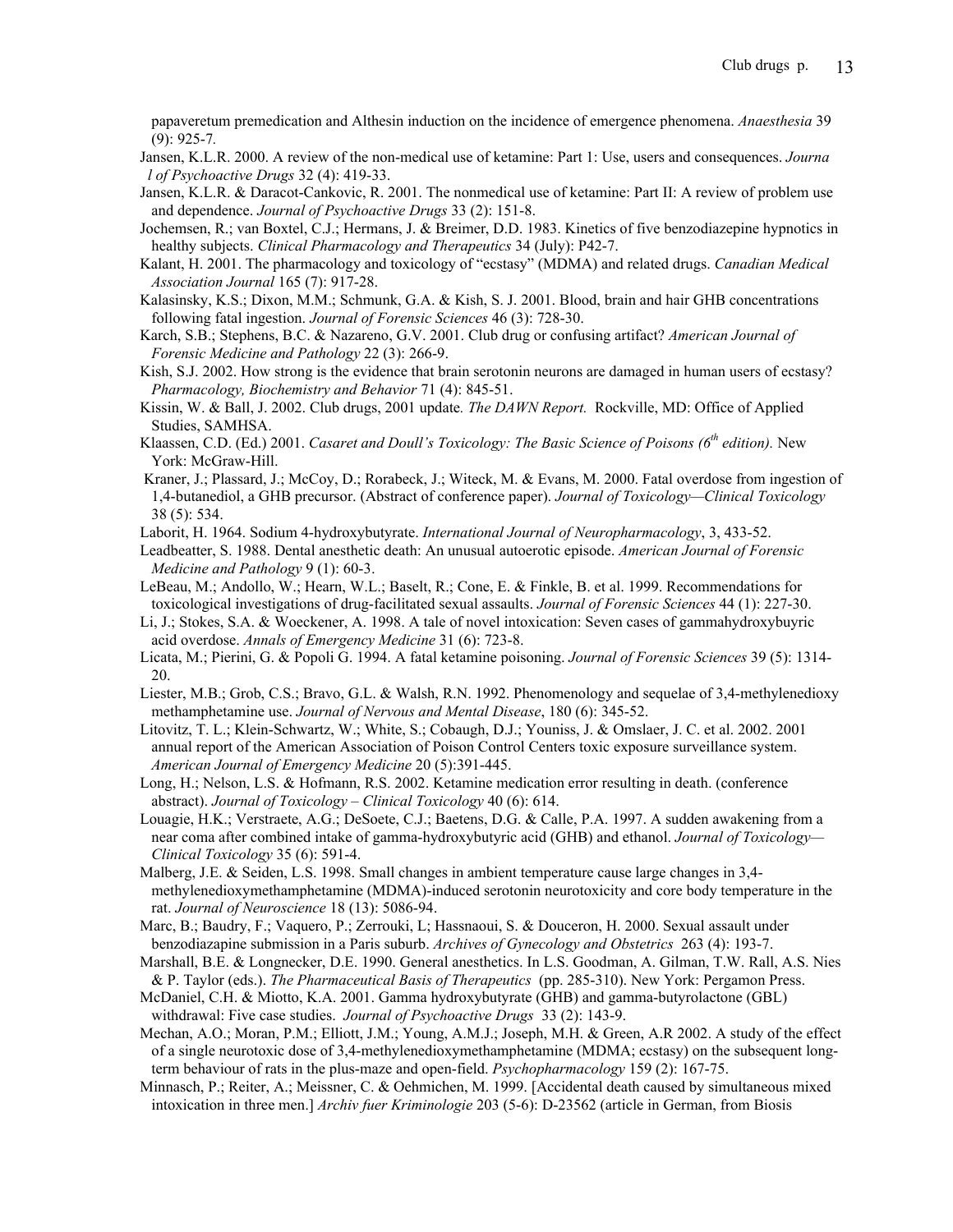abstract).

- Mintzer, M.Z. & Griffiths, R.R. 1988. Flunitrazepam and triazolam: A comparison of behavioral effects and abuse liability. *Drug and Alcohol Dependence* 53 (1): 49-66.
- Miotto, K.; Darakjian, J.; Basch, J.; Murray, S.; Zogg, J. & Rawson, R. 2001. Gamma-hyrodoxybutyric acid: Patterns of use, effects and withdrawal. *American Journal of Addictions* 10 (3): 232-41.
- Miro, O.; Nogue, S.; Espinosa, G.; To-Figueras, J. & Sanchez, M. 2002. Trends in illicit drug emergencies: The emerging role of gamma-hydroxybutyrate. *Journal of Toxicology: Clinical Toxicology* 40 (2):129-35.
- Moore, K.A.; Kilbane, E.M.; Jones, R.; Kunsman, G.W.; Levine, T. & Smith, M. 1997. Tissue distribution of ketamine in a mixed drug fatality. *Journal of Forensic Sciences* 42 (4):1183-5.

Moore, M. & Alltounian, H. 1978. *Journeys into the Bright World*. Rockport, MA: ParaResearch.

- Morland, J. 2000. Toxicity of drug abuse amphetamine designer drugs (ecstasy): Mental effects and consequences of a single dose. *Toxicology Letters* 112 (3): 147-52.
- Mozayani, A.; Small, P. & De Cuir, L. 1998. A fatality involving GHB. Presented at October 1998 conference of The International Association of Forensic Toxicologists, Albuquerque, NM.
- MSDS (Material Safety Data Sheet) 1998. F9261 Flunitrazepam. St. Louis, MO: Sigma Chemical Company [referencing a clinical report in *Kiso to Rinsho* (Tokyo), 1985, 19:1277].
- Mullins, M.E. 1999. Laboratory confirmation of flunitrazepam in alleged cases of date rape. *Emergency Medicine* 6 (9): 966-8.
- Munzar, P.; Yasar, S.; Redhi, G.H.; Justinova, Z. & Goldberg, S.R. 2001. High rates of midazolam self administration in squirrel monkeys. *Behavioral Pharmacology* 12 (4):257-65.
- Narvaez, R. 2001. MDMA in combination: "Trail Mix" and other powdered drug combinations. Abstract of paper presented at *MDMA/Ecstasy Research: Advances, Challenges, Future Directions* conference July 19-20. Bethesda, MD: NIDA.
- National Center for Health Statistics. 2002. *Total deaths for each cause by 5-year age groups, United States, 1999-2000 (GMWKI)* November 13. Retrieved December 20, 2002, from http:www.cdc.gov/nchs/datawh/ statab/unpubd/mortabs/gmki10.htm
- Neubert, D. 1999. Risk assessment and preventative hazard minimization. In H. Marquardt; S.G. Schafer; R. McClellan & F. Welsch (eds.). *Toxicology* (pp. 1153-86). San Diego, CA: Academic Press.
- Nicholson, K. L. & Balster, R. L. 2001. GHB: A new and novel drug of abuse. *Drug and Alcohol Dependence* 63  $(1): 1-22.$
- NTP (National Toxicology Program) 1991. Gamma-butyrolactone (material safety data sheet), *NTP Technical Report*, Vol. 406.
- NTP (National Toxicology Program). 2002. Short-term study abstracts (#54): NTP summary report on the metabolism, disposition and toxicity of 1, 4-butanediol. Retrieved January 28, 2003, from http://ntp server.niehs.nih.gov/htdocs/ST-studies/TOX054.html
- Palatini, P.; Tedeschi, L.; Frison, G.; Padrini, R.; Zordan, R.; Orlando, R.; Gallimberti, L.; Gessa, G.L. & Ferrara, S.D. 1993. Dose-dependent absorption and elimination of gamma-hydroxybutyric acid in healthy volunteers. *European Journal of Clinical Pharmacology* 45 (4): 353-6.
- Parrott, A.C. 2002. Human psychopharmacology of Ecstasy (MDMA): A review of 15 years of empirical research. *Human Psychopharmacology*, 16 (8): 557-77.
- Parrott, A.C. 2002. Recreational ecstasy/MDMA: The serotonin syndrome, and serotonergic neurotoxicity. *Pharmacology, Biochemistry and Behavior* 71 (4): 837-44.
- Pereira,C. A. & Nishioka, S. de A. 1994. Poisoning by the use of *datura* leaves in a homemade toothpaste. *Clinical Toxicology* 32 (3): 329-31.
- Peroutka, S.J.; Newman, H. & Harris, H. 1988. Subjective effects of 3,4-methylenedioxymethamphetamine in recreational users. *Neuropsychopharmacology* 1 (4): 273-7.
- Peyton, S. H.; Couch, A. T. & Bost, R.O. 1988. Tissue distribution of ketamine: Two case reports. *Journal of Analytical Toxicology* 12 (5): 268-9.
- Poldrugo, F., Barker, S., Basa, M., Mallardi, F. & Snead, O. C. (1985). Ethanol potentiates the toxic effects of 1,4 butanediol. *Alcoholism: Clinical and Experimental Research* 9 (6):493-7.
- Pulce, C.; Mollon, P.; Pham, E.; Frantz, P. & Descotes, J. 1992. Acute poisonings with ethyl loflazepate, flunitrazepam, prazepan, and triazolam in children. *Veterinary and Human Toxicology*, 1992, 34 (2): 141-3.
- Ramcharan, S.; Meenhorst, P.L.; Otten, J.M.; Koks, C.W.; DeBoer, D. & Maes, R. A. et al. 1998. Survival after massive Ecstasy overdose. *Journal of Toxicology: Clinical Toxicology* 36 (7): 727-31.
- Reiss, A. J. Jr. & Roth, J.A. (Eds.) 1994. *Understanding and Preventing Violence. Vol 3: Social Influences.* Washington, D.C.: National Academy Press.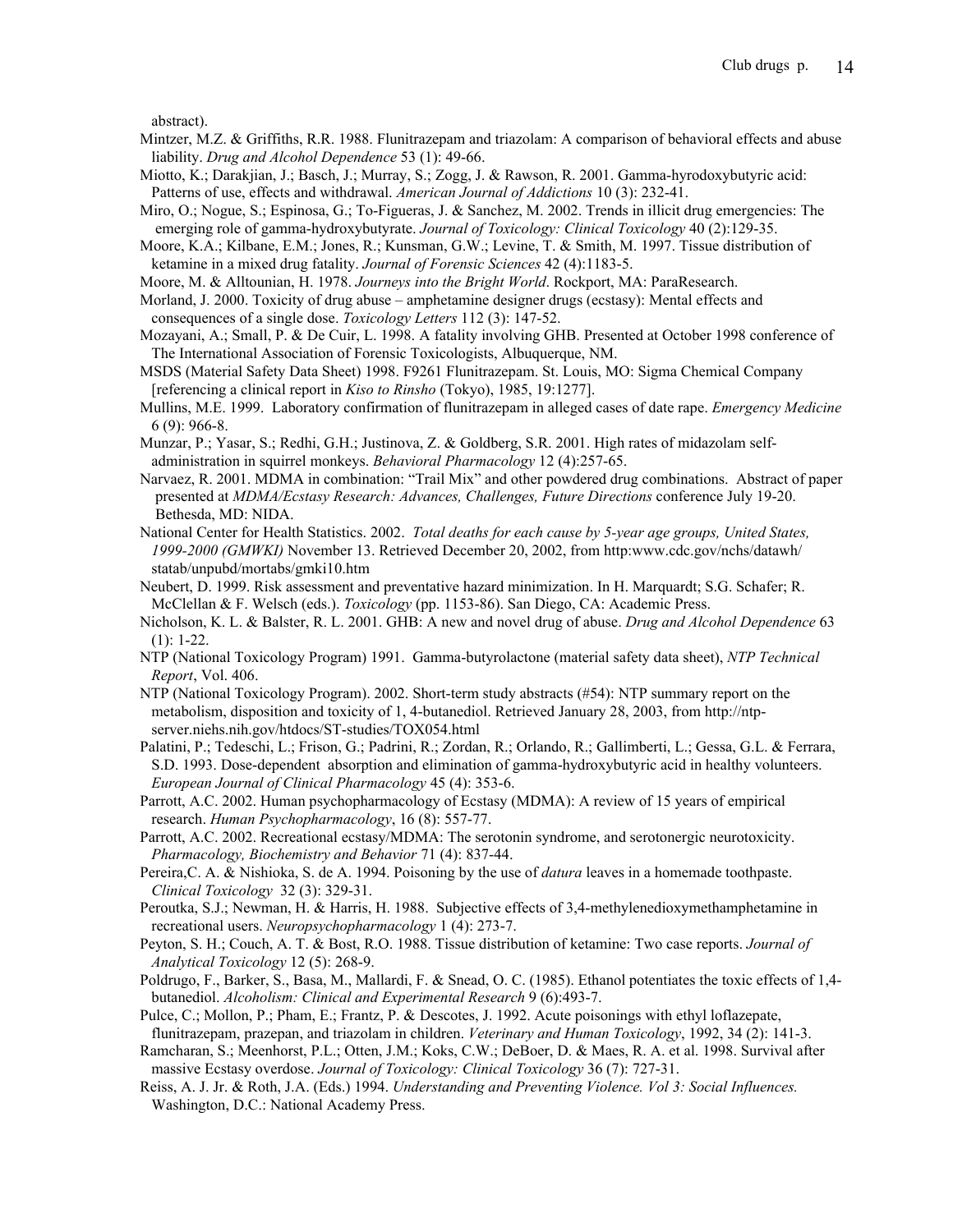- Ricaurte, G.A.; Yuan, J.; Hatzidimitriou, G.; Cord, B.J. & McCann, U.D. 2002. Severe dopaminergic neurotoxicity in primates after a common recreational dose regimen of MDMA ("Ecstasy"). *Science* 297 (5590): 2260-3.
- Rickert, V.I.; Wiemann, C.M. & Berenson, A.B. 1999. Prevalence, patterns, and correlates of voluntary flunitrazepam use. *Pediatrics*, 103 (1): E61-3.

Riggs, A.T.; Dysken, M.; Kim, S.W. & Opsahl, J.M. 1991. A review of disorders of water homeostatis in psychiatric patients. *Psychosomatics* 32 (2): 133-46.

- Robertson, M.D. & Drummer, O.H. 1998. Postmortem distribution and redistribution of nitrobenzodiazepines in man. *Journal of Forensic Sciences* 43 (1): 9-13.
- Roset, P. N.; Farre, M.; de la Torre, R.; Mas, M.. & Menoyo, E., et al. 2001. Modulation of rate of onset and intensity of drug effects reduces abuse potential in healthy males. *Drug and Alcohol Dependence* 64 (3): 285-98.
- Ross, T.M. 1995. \_-hydroxybutyrate overdose: Two cases illustrate the unique aspects of this dangerous drug. *Journal of Emergency Nursing* 21 (5): 374-6.
- Roth, J.A. 1994. Psychoactive Substances and Violence. *Research in Brief* report series. Washington, D.C.: Office of Justice Programs, National Institute of Justice.
- Rouse, D. A. & Fysh, R. 1992. Body packing presenting as sudden collapse. *Medicine, Science, and Law* 32 (3): 270-2.
- Slaughter, L. 2000. Involvement of drugs in sexual assault. *Journal of Reproductive Medicine* 45(5): 425-30.
- Snyder, H.; Schwenzer, K.S.; Pearlman, R.; McNally, A.J.; Tsilimidos, M. & Salamone, S.J. 2001. Serum and urine concentrations of flunitrazepam and metabolites, after a single oral dose, by immunoassay and GC-MS. *Journal of Analytical Toxicology* 25 (8): 699-704.
- Spencer, J. (Ed.) 1990. *Residual Effects of Abused Drugs on Behavior.* (NIDA research monograph #101). Rockville, MD: National Institute on Drug Abuse.
- Spilich, G.J.; June, L. & Renner, J. 1992. Cigarette smoking and cognitive performance. *British Journal of Addiction* 87 (9):113-26.

Stephens, B. G.; Coleman, D. E. & Baselt, R. C. 1999. In vitro stability of endogenous gamma-hydroxybutyrate in postmortem blood. *Journal of Forensic Sciences* 44 (1): 231.

- Stillwell, M. E. 2002. Drug-facilitated sexual assault involving gamma-hydroxybutyric acid. *Journal of Forensic Sciences* 47 (5): 1133-4.
- Tanaka, E. 2002. Toxicological interactions between alcohol and benzodiazepines. *Clinical Toxicology* 40 (1): 69- 75.
- Teter, C.J. & Guthrie, S.K. 2001. A comprehensive review of MDMA and GHB: Two common club drugs. *Pharmacotherapy* 21 (12): 1486-1513.
- Tsokos, M. 1999. Colouration of the gastric mucosa following ingestion of Rohypnol I film tablets: morphological findings following peroral intake and experimental post-mortem investigations. *Rechtsmedizin* 9 (4): 138-140.
- Tunnicliff. G. 1997. Sites of action of gamma-hydroxybutyrate (GHB)—A neuroactive drug with abuse potential. *Clinical Toxicology* 35 (6): 581-90.
- Turner, D.M. 1994. *The Essential Psychedelic Guide*. San Francisco: Panther Press.
- United Nations 1998. *Terminology and Information on Drugs*. Vienna: Office on Drugs and Crime.
- Vaiva, G.; Boss, V.; Bailly, D.; Thomas, P.; Lestavel, P. & Goudemand, M. 2001. A "accidental" acute psychosis with ecstasy use. *Journal of Psychoactive Drugs* 33 (1):95-97.
- Van Kampen, J. & Katz, M. 2001. Persistent psychosis after a single ingestion of 'ecstasy.' *Psychosomatics* 42  $(6)$ : 525-7.
- Verwey, B.; Eling, P.; Wientjes, H. & Zitman, F.G. 2000. Memory impairment in those who attempted suicide by benzodiazepine overdose. *Journal of Clinical Psychology* 61 (6):456-9.
- Vollenweider, F.X.; Liechti, M.E.; Gamma, A.; Greer, G. & Geyer, M. 2002. Acute psychological and neurophysiological effects of MDMA in humans. *Journal of Psychoactive Drugs* 34 (2): 171-84.
- Weiner, A.L.; Vieira, L.; McKay; C.A. & Bayer, M.J. 2000. Ketamine abusers presenting to the emergency department: A case series. *Journal of Emergency Medicine* 18 (4): 447-51.
- Wickstrom, W.; Amrein, R.; Haefelfinger, P. & Hartmann, D. 1980. Pharmacokinetic and clinical observations on prolonged administration of flunitrazepam. E*uropean Journal of Clinical Pharmacology* 17 (3): 196-8.
- Winek, C.L.; Wahba, W.W. & Rozin, L. 1999. Heroin fatality due to penile injection. *American Journal of Forensic Medicine and Pathology* 20 (1): 90-2.
- Woods, J.H.; Katz, J.L. & Winger, G. 2000. Abuse and therapeutic use of benzodiazepines and benzodiazepine like drugs. In F.E. Bloom & D.J. Kupfer (Eds.) *Psychopharmacology — The Fourth Generation of Progress* (n.p.) [on-line edition]. New York: Raven Press.